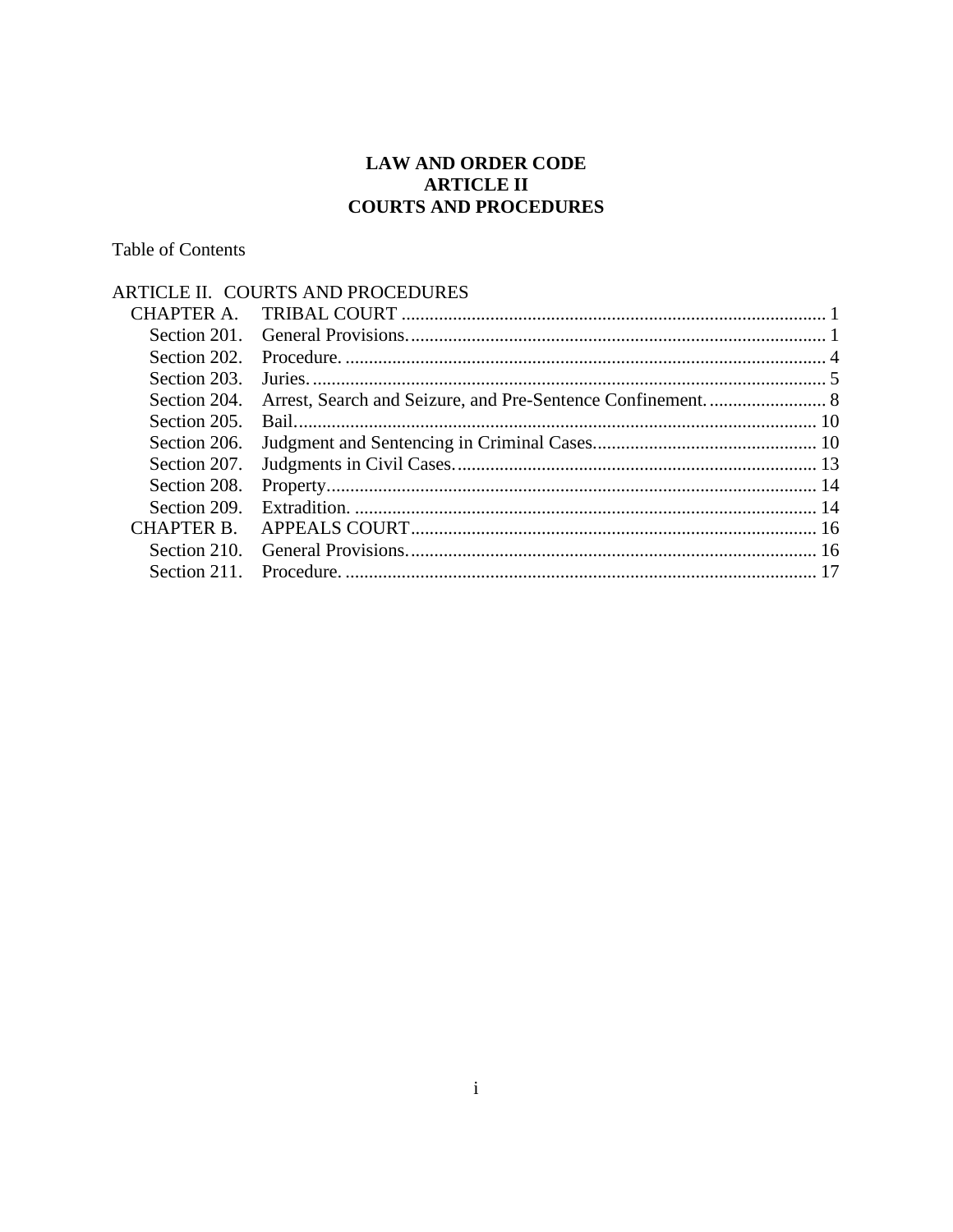## **LAW AND ORDER CODE ARTICLE II COURTS AND PROCEDURES**

[NOTE: Except as otherwise noted, the provisions of Article II of the Law and Order Code were enacted on June 22, 1974 by Ordinance No. 26. As amended on December 5, 1974 by Ordinance No. 26B; July 30, 1980 by Ordinance No. 26H; October 7, 1981 by Ordinance 26J; December 28, 1981 by Ordinance 26K; May 8, 1982 by Ordinance No. 26O; June 23, 1982 by Ordinance No. 26N; December 14, 1999 by Ordinance 99-3; and November 16, 2021 by Ordinance 21-1.]

## **CHAPTER A. TRIBAL COURT**

#### **Section 201. General Provisions.**

a. There shall be a Tribal Court consisting of a Chief Judge and at least two Associate Judges. By ordinance the Tribal Council may increase the number of Associate Judges and, subject to the requirement that there always be at least two Associate Judges, it may by similar action decrease the number of Associate Judges; provided, however, there shall be no reduction in the number of Associate Judges if it would have the consequence of removing any incumbent Associate Judge prior to the expiration of his term of office, or prior to his removal by death, resignation or for cause.

b. Each Judge of the Tribal Court shall hold office for a term of two (2) years and shall be eligible for reappointment to successive terms of two (2) years each. A person appointed to fill an existing vacancy created by the death, resignation or removal for cause of a judge shall be appointed initially only for the unexpired portion of the term for which the appointment is made, subject to eligibility for reappointment for the next full term. The first term of the initial judges of the Tribal Court shall commence on the date on which the Code becomes effective, and those terms shall expire two (2) years thereafter. All judges subsequently appointed to hold office as a judge of the Tribal Court shall hold office for a term of two years and until their successors are appointed. If the number of Associate Judges is increased pursuant to an ordinance, those judges appointed under that ordinance shall hold office for a term of two years and until their successors are appointed. Notwithstanding the foregoing, the Tribal Council may temporarily appoint any individual, otherwise eligible to serve as a judge under this Code, as a Chief Judge or Associate Judge of the Tribal Court, for a period of time not to exceed one hundred and eighty (180) days where any emergency situation exists necessitating the appointment of a Tribal Court judge for an interim period to maintain and conduct Tribal Court operations.

[As amended, December 5, 1974, Ord. No. 26B; July 30, 1980, Ord. No. 26H; November 16, 2021, Ord. No. 21-1.]

c. All judges of the Tribal Court shall be appointed by the Tribal Council, with the Chief Judge specifically appointed by it to that office. By enactment of this Code, the individuals serving immediately prior to its effective date as Chief Judge and Associate Judges of the Tribal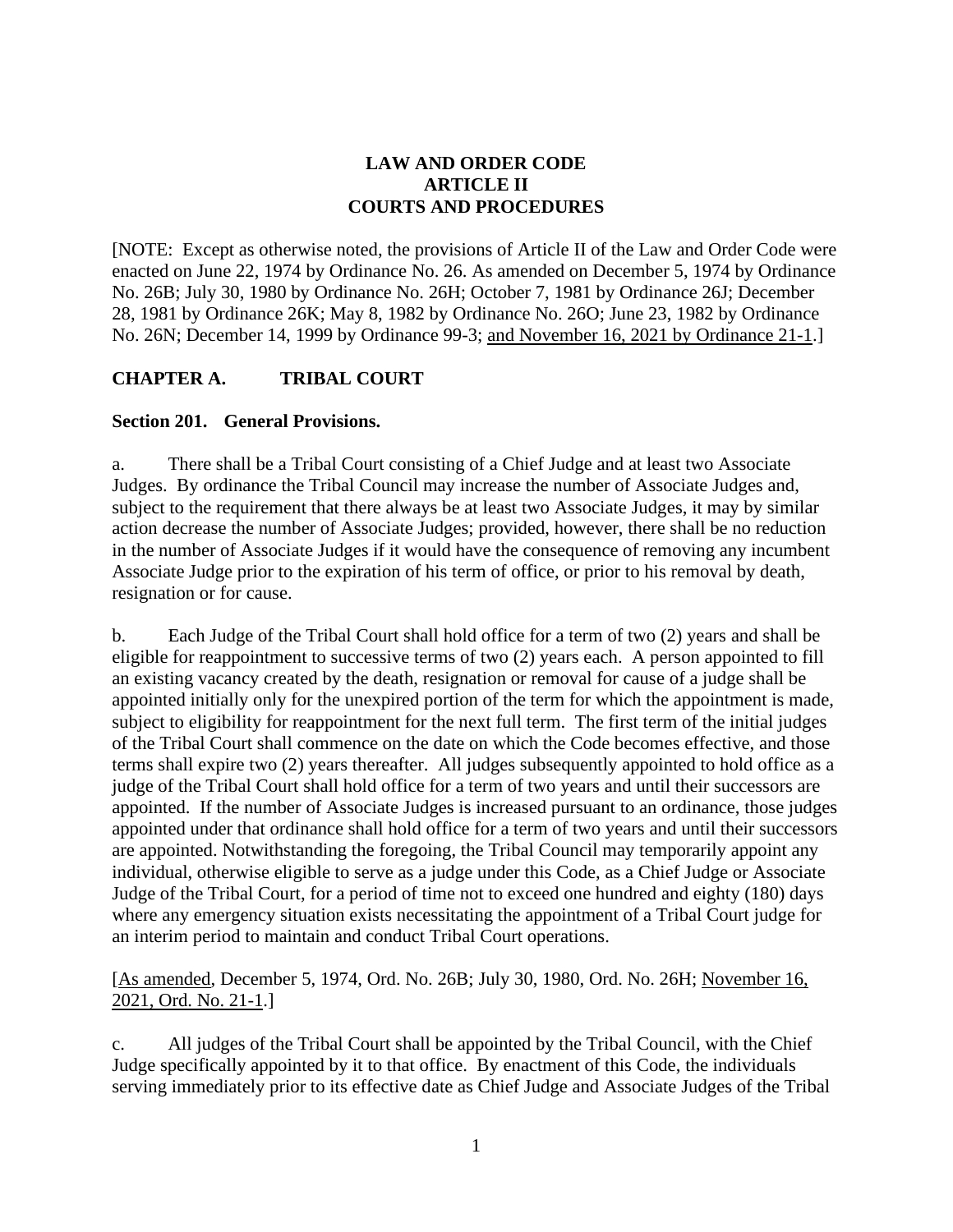Court, as constituted prior to the effective date of this Code, are appointed as Chief Judge and Associate Judges, respectively, of the Tribal Court under this Code.

[As Amended, December 5, 1974, Ord. No. 26B.]

d. A Tribal member, a member of another federally recognized tribe, or other person twenty-five (25) years of age or older shall be eligible to serve as a judge of the Tribal Court, provided that such person should possess substantial legal education or experience; except the following:

- (1) Members of the Appeals Court, subject to Subsection (C) of Section 210; persons otherwise employed by the Courts of the Tribes; members of the Tribal Council; law enforcement officials of the Tribes; or persons who have other similar conflicting interests.
- (2) Those who have been convicted of a felony, or of a misdemeanor or other criminal offense involving dishonesty or moral turpitude within the last five years, in any Federal, Tribal or State Court.

[As Amended, June 23, 1982, Ord. No. 26N.]

e. The Associate Judges in addition to their general judicial duties, may serve as Juvenile Court Judges. The designation of a Juvenile Court Judge from among the Associate Judges shall be made by the Chief Judge. An incumbent Associate Judge serving as Juvenile Court Judge shall not be relieved of the duties of the latter during his term as Associate Judge, except upon his request to the Chief Judge or upon his removal for cause from the Tribal Court. The Juvenile Court shall be a division of the Tribal Court but it shall conduct its functions and proceedings separately from all other functions and proceedings of the Tribal Court.

f. The Chief Judge and the Associate Judges shall be paid a salary to be determined by the Tribal Council. The salary of any Chief Judge or Associate Judge shall not be reduced during his term of office.

g. No judge shall officiate in any proceeding in which he has any personal interest, or in which any party, witness or counsel is related to him by blood or marriage within the third degree, or in which any party, witness or counsel stands in the relationship to the judge of ward, attorney, client, employer, employee, landlord, tenant, business associate, creditor or debtor. For these purposes, service as a judge for the Tribes shall not constitute disqualification by virtue of such employment by the Tribes.

h. The Tribal Council by resolution, with the approval of the Chief Judge of the Tribal Court, may appoint additional persons as Deputy Judges of the Tribal Court, except that a member of a recognized Indian Tribe may be appointed to serve as a Deputy Judge. Each appointment shall be personal and it shall not create an office which survives the death, resignation or removal of the appointee. After appointment Deputy Judges shall be responsible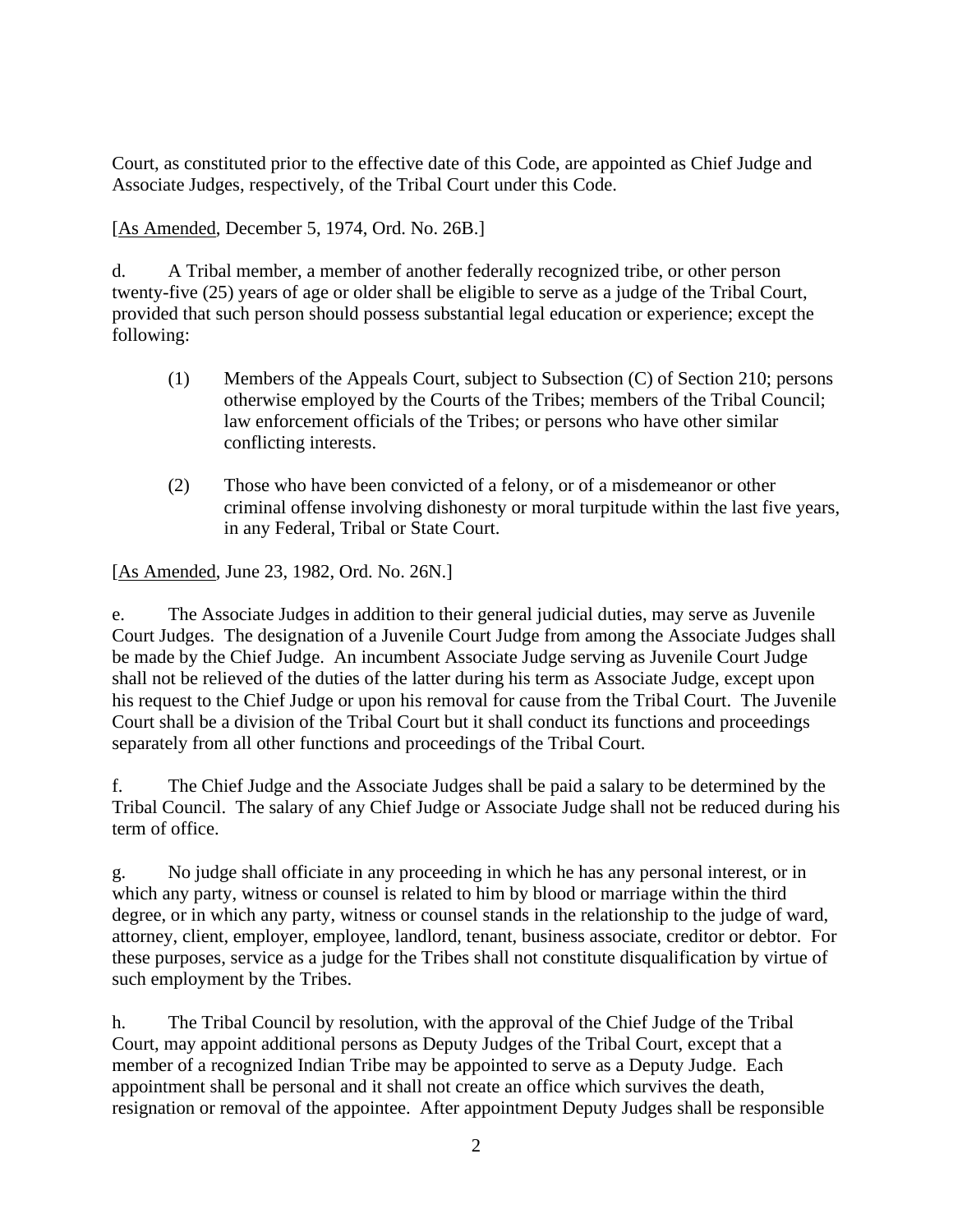to the Chief Judge for the performance of such duties as may be assigned to them by him, and they shall serve during his pleasure, subject to termination of appointment by him in his discretion. A Deputy Judge may be removed from office by the Tribal Council over the objection of the Chief Judge only pursuant to the provisions of this Code for removal of a judge of the Tribal Court for cause.

- (1) A Deputy Judge shall perform the duties and functions of a judge of the Tribal Court as may be delegated to him by the Chief Judge, subject to any restrictions or limitations prescribed by the Chief Judge; provided, however, no matter shall be submitted to a Deputy Judge for trial, hearing or other disposition over the prior objection of any party to that matter. The findings, rulings, opinions, and orders of a Deputy Judge in matters properly submitted to him shall have the same force and effect as if made or entered by the Chief Judge or an Associate Judge.
- (2) Subject to any restrictions or limitations imposed by the Chief Judge, a Deputy Judge shall have all of the prerogatives and authority of office of an Associate Judge.
- (3) The Tribal Council shall prescribe the compensation for each Deputy Judge when he is appointed, which may be by salary, by per diem allowance while he is performing judicial duties, or by other appropriate formula. The rate of compensation for an individual Deputy Judge shall not be reduced during his tenure in that office without the approval of the Chief Judge.
- (4) The eligibility of a person to serve as Deputy Judge shall be the same as that prescribed by this Code for any other judge of the Tribal Court, except that a member of a recognized Indian Tribe may be appointed to serve as Deputy Judge, and the provisions of g. of this Section shall be applicable to Deputy Judges.

i. Each person prior to assuming the office of judge of the Tribal Court shall take the following oath before the Chairman of the Tribal Council:

"I swear (or affirm) that I will support and defend the Constitution of the United States, and the Constitution and By-Laws of the Colorado River Indian Tribes, and that I will faithfully diligently perform the duties of [Chief Judge, Associate Judge, Deputy Judge, as applicable] of the Tribal Court of the Colorado River Indian Tribes, to the utmost of my ability, with impartiality and without improper favor, to the end that justice may be fully served."

j. The Tribal Council may remove any judge of the Tribal Court for cause based upon any of the following grounds:

(1) Misconduct or incompetence in the performance of his duties as a judge.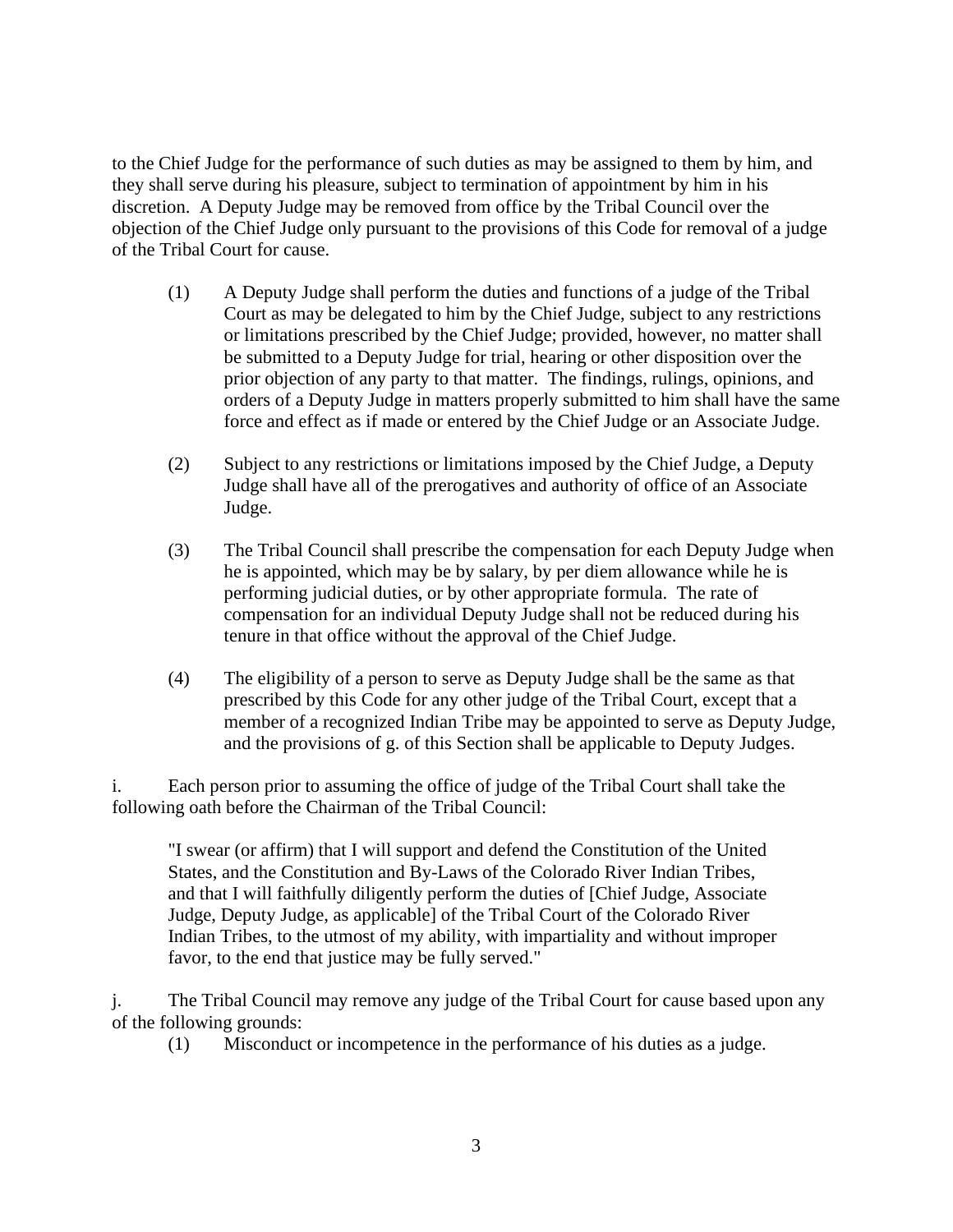- (2) Personal conduct, including that which is not in the performance of his duties as a judge, which involves moral turpitude or which brings the prestige of his office or that of the Tribes into public disrepute.
- (3) Habitual neglect of his duties as a judge.
- (4) Persistent illness or other disability which renders him incapable or otherwise unable to regularly perform his duties as a judge.

Such removal shall be by an affirmative vote of two-thirds  $(2/3)$  of the number of members of the Tribal Council present at a valid meeting called for the purpose of considering such removal, provided that the subject judge shall be given a full and fair opportunity to present testimony and evidence in his behalf, and to cross-examine and rebut all witnesses and evidence considered by the Tribal Council in support of removal. The subject judge shall be given not less than five (5) days written notice in advance of the hearing, which notice shall include an itemization of the charges or grounds for removal which are to be considered. Such notice shall be served by registered or certified mail, or delivered personally to him by a party duly authorized by the Tribal Council.

[As Amended, December 5, 1974, Ord. No. 26B.]

## **Section 202. Procedure.**

a. The Tribal Court shall have exclusive jurisdiction for the trial or other original determination of all civil and criminal cases, matters and proceedings, submitted to the courts of the Tribes.

b. Subject to the provisions of this Code for jurisdiction of the Juvenile Court, the Chief Judge shall be responsible for assignment of cases and other matters for determination or disposition to the respective judges of the Tribal Court.

c. The Chief Judge and Associate Judges of the Tribal Court may establish and promulgate rules of procedure for the conduct of its proceedings which are not inconsistent with this Code or other governing and applicable law.

d. All civil and criminal cases shall be commenced by the filing of a written complaint, petition or application with the Judicial Clerk, who shall promptly advise the Chief Judge of its filing. That instrument shall be signed by the party making it, and it shall contain a certificate by that person that the statements and allegations in it are true to the best of his knowledge and belief. Service of process shall be accomplished and jurisdiction of the court over the subject and the other parties named in the instrument shall attach when notice has been served upon each of them, signed by the Judicial Clerk or an Assistant Judicial Clerk, stating when the instrument was filed, accompanied by a copy of the instrument. Written answers, replies or other responses to any such instrument may be filed with the Tribal Court, and served upon the complainant,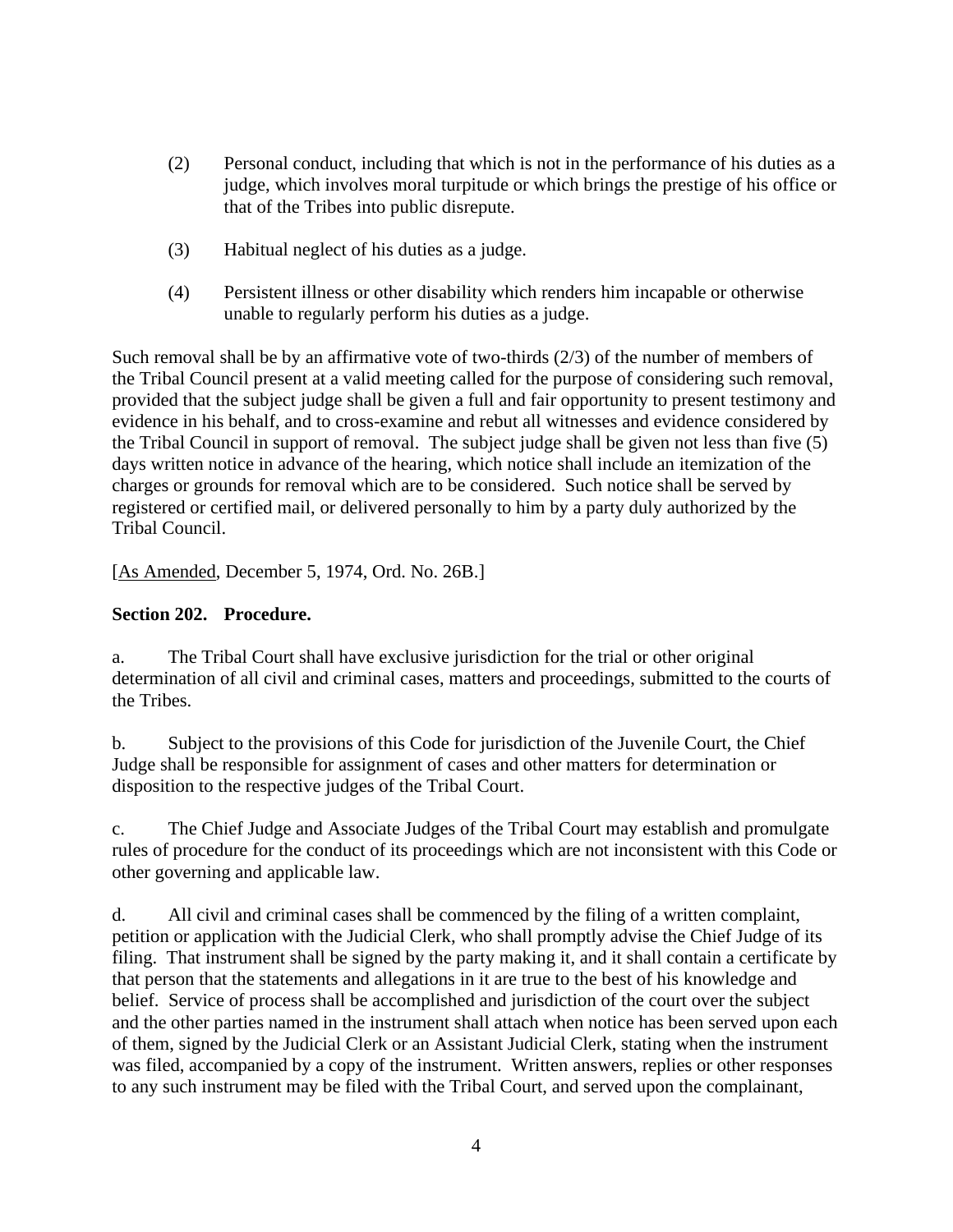petitioner, or applicant, but such filing and service shall not be required unless ordered by the Court.

e. The Tribal Court shall hold regular sessions of court at least one (1) day of each week, commencing at 10:00 a.m. Such regular sessions shall be held at the designated courtroom of the Tribes. Special sessions of the Tribal Court may be called by the Chief Judge at any time or, in his absence, by any Associate Judge. Individual judges may conduct trials or other proceedings for individual cases assigned to them at such times as they may designate, and such trials or proceedings may be recessed and reconvened from time-to-time by the judges until they are completed.

f. Except as may be inconsistent with other provisions of this Code, or are otherwise locally inapplicable because they refer to special federal procedures having no counterpart in the Courts of the Tribes, the Federal Rules of Civil Procedure are hereby adopted as, and shall be known as, the "Tribal Rules of Civil Procedure," and shall govern the procedure in the Tribal Court in all suits of a civil nature whether cognizable as cases at law or in equity. Said rules shall be construed to secure the just and speedy determination of every action.

[As Amended May 8, 1982, Ord. No. 26 O.]

#### **Section 203. Juries.**

a. All members of the Tribes of the age of eighteen (18) years or older shall be eligible to serve as jurors in all trials before the Tribal Court, except the following:

- (1) Judges of the courts of the Tribes, the Judicial Clerk, Assistant Judicial Clerks, members of the Tribal Council, members of the Tribal Police Department, and tribal game wardens.
- (2) Those who have been convicted by a court of the United States or of any state of the United States for a felony as a felony is defined by the laws of that jurisdiction.
- (3) Those who have been convicted by the Tribal Court for an offense under this Code or any other ordinance of the Tribes for which the penalty could have been imprisonment for sixty (60) days or more, whether or not the sentence included such imprisonment, and whether or not the sentence was suspended.

Upon application of an individual subject to the disqualifications set forth in (2) and (3) above of this Section, the Tribal Council by resolution may permanently waive such disqualification as to the conviction or convictions which were subject to the application and consideration by the Tribal Council. Thereafter the individual shall not be disqualified for service as a juror as a result of those convictions only.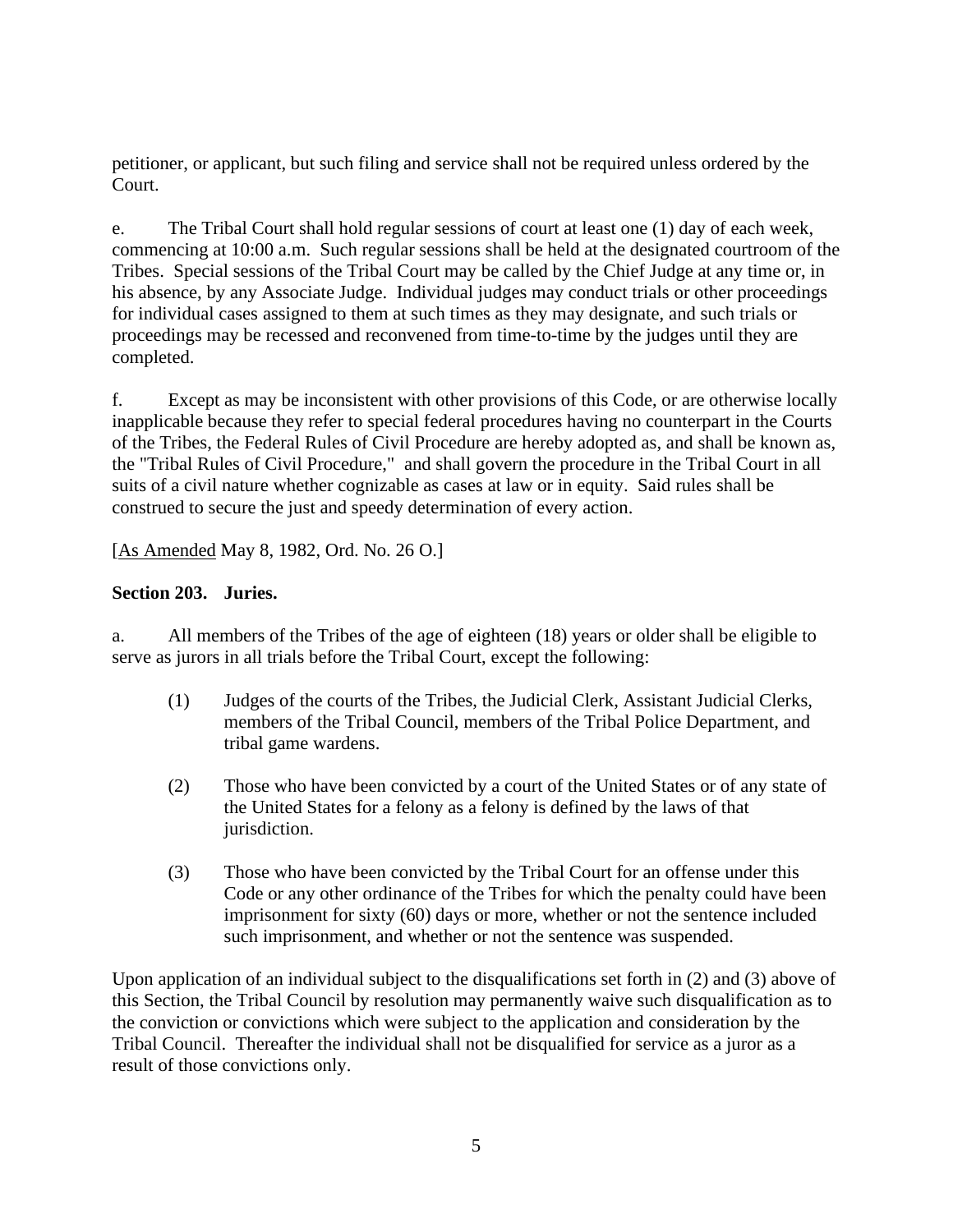b. The Judicial Clerk shall maintain a current roster of all persons eligible to serve as jurors before the Tribal Court. When requested by any judge of the Tribal Court in preparation for a trial or trials, the Judicial Clerk shall prepare a list of not less than twelve (12) persons from the jury roster to constitute a jury panel. If the number of persons selected to serve on a jury or juries is less than the number required pursuant to Subsection h. of this Section, whether pursuant to Subsections f. and g. of this Section or otherwise, upon being so notified by the Court, the Judicial Clerk shall designate additional persons to the jury panel. If the number of additional jurors required pursuant to Subsection h. of this Section is one (1), the number of additional persons designated by the Clerk shall be six (6). One additional person more shall be so designated for each additional juror in excess of one (1) that is required pursuant to Subsection h. of this Section. Those designated for the jury panel shall be drawn by random lot or chance by a means designed to insure that no person or group of persons included on the jury roster is either deliberately or consciously excluded from or included on the jury panel. The process of designation of a jury panel shall be conducted by the Judicial Clerk and witnessed by at least two (2) other persons who are eighteen (18) years of age or older.

[As Amended, December 28, 1981, Ord. No. 26K.]

c. Upon a showing satisfactory to the Judicial Clerk, the following persons upon their request may be excluded from the jury roster and jury panels:

- (1) Persons who reside outside of the Reservation and more than fifty (50) miles from the nearest exterior boundary of the Reservation.
- (2) Employees of the Tribes and the United States.
- (3) Persons of such advanced age, or such permanent infirmity or illness, that would cause jury service to be an undue hardship upon them.
- (4) Persons burdened by such other circumstances or subject to such other demands that jury service would cause extraordinary hardship for them. Such hardship shall be substantially greater than would be experienced ordinarily by other persons serving as jurors.

d. Each member of a designated jury panel shall be served with a summons, signed by a judge of the Tribal Court, indicating the place and time that he is first to appear for jury service. The notice shall be served by the Judicial Clerk, an assistant Judicial Clerk, a member of the Tribal Police Department, or any other person who may be designated in writing by the Tribal Court. The notice shall be served not less than seventy-two (72) hours prior to the designated time for initial appearance. After such initial appearance, the times and places for attendance by those persons included on the designated jury panel shall be as prescribed by the court.

e. A person summoned to serve as a juror who has not been excused pursuant to any provision of this Code, or by order of court, who fails to appear where and when summoned, or who having so appeared absents himself therefrom without the permission of the Tribal Court, or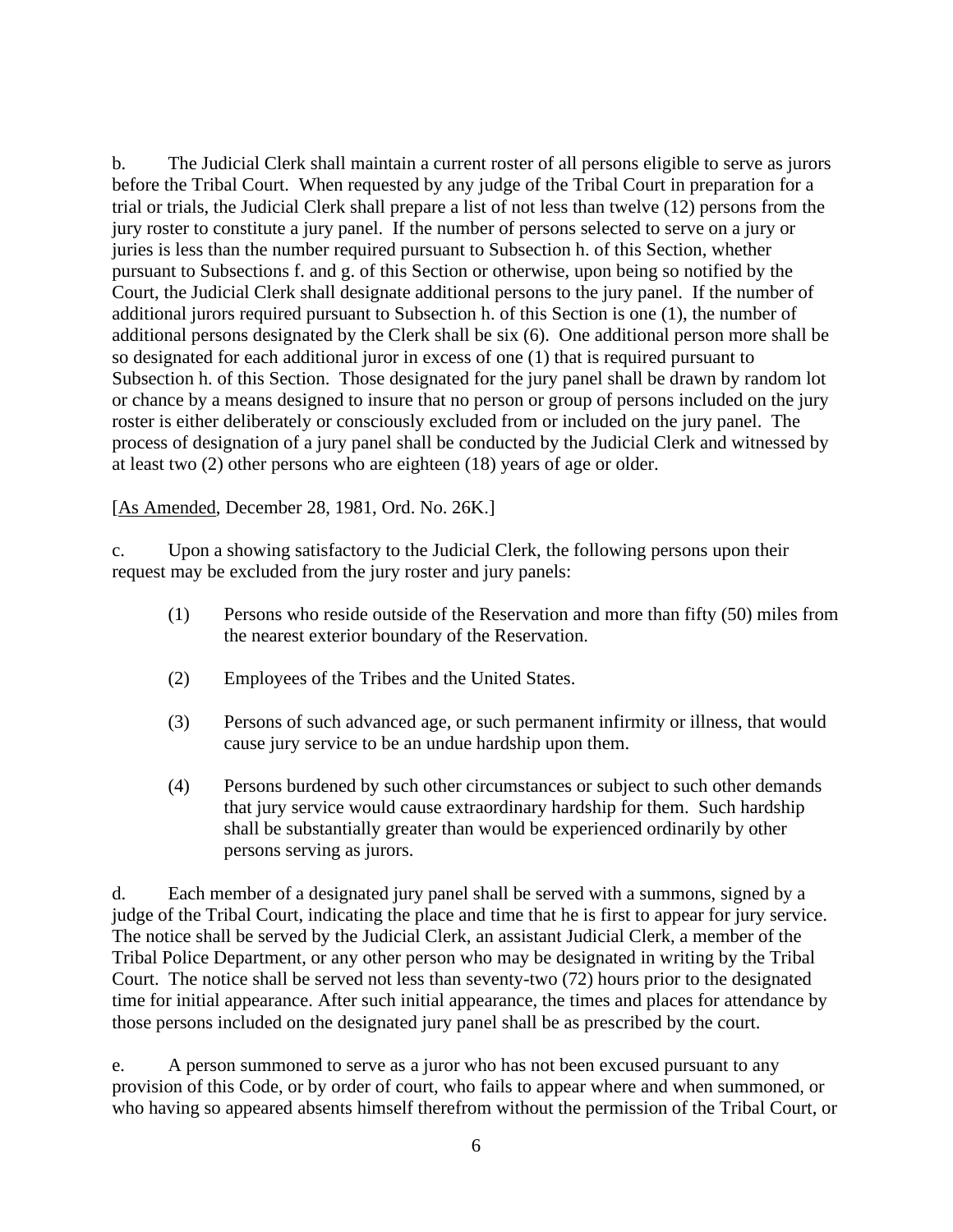who renders himself unfit to commence or continue his duties as a juror, shall be in contempt of court. In addition to the penalties for contempt of court prescribed by this Code, he may be charged by the Tribal Court with any costs incurred by the court and any other persons which resulted from his failure to be present or his misconduct.

f. Each party to a trial which is scheduled shall have the right to obtain a copy of the designated jury panel from which the jury for that trial will be selected not less than five (5) days prior to the commencement of the trial. Any juror may be challenged by any party to a case to be tried on any of the grounds set forth below, and if the challenge is sustained by the Tribal Court, that juror shall be excused from that trial. Each party may question the prospective jurors under oath at the commencement of the trial, subject to such reasonable restrictions as may be imposed by the court in the interests of justice and the expeditious trial of the case. In addition to challenges by parties to a trial, the judge before whom the trial is conducted, on his own motion, may excuse any juror or prospective juror. The grounds for challenge are that a juror:

- (1) Is ineligible or disqualified from service as a juror under the provisions of this Code; or
- (2) Is of unsound mind, or has such a defect in the abilities of the mind or body as to render him incapable of performing the duties of a juror; or
- (3) Is related by blood or marriage within the third degree to any party to the trial, or to any person likely to be called as a witness for any party, or to the counsel for any party; or
- (4) Stands in the relationship of guardian, ward, attorney, client, employer, employee, landlord, tenant, creditor, debtor, or business associate of any party in the trial or the counsel for any party; or
- (5) Is or has been a party, witness or juror in any other civil or criminal judicial proceeding in which any party or likely witness in the present trial is or has been a party, witness, or juror; or
- (6) Has served as a juror or participated as a witness or party in any other trial in which any other person has been subject to trial for the offense or complaint which is the subject of the present trial, or any related offense or complaint; or
- (7) Has been a member of a jury formerly sworn to try the same case and whose verdict was set aside or reversed, or which was discharged without a verdict, after the case was submitted to it; or
- (8) Is a surety or guarantor of any bond or undertaking of any party or likely witness, or engaged in business with any party or likely witness, or with the person alleged to be injured by the offense charged or on whose complaint the trial was instituted, or with the counsel for any party; or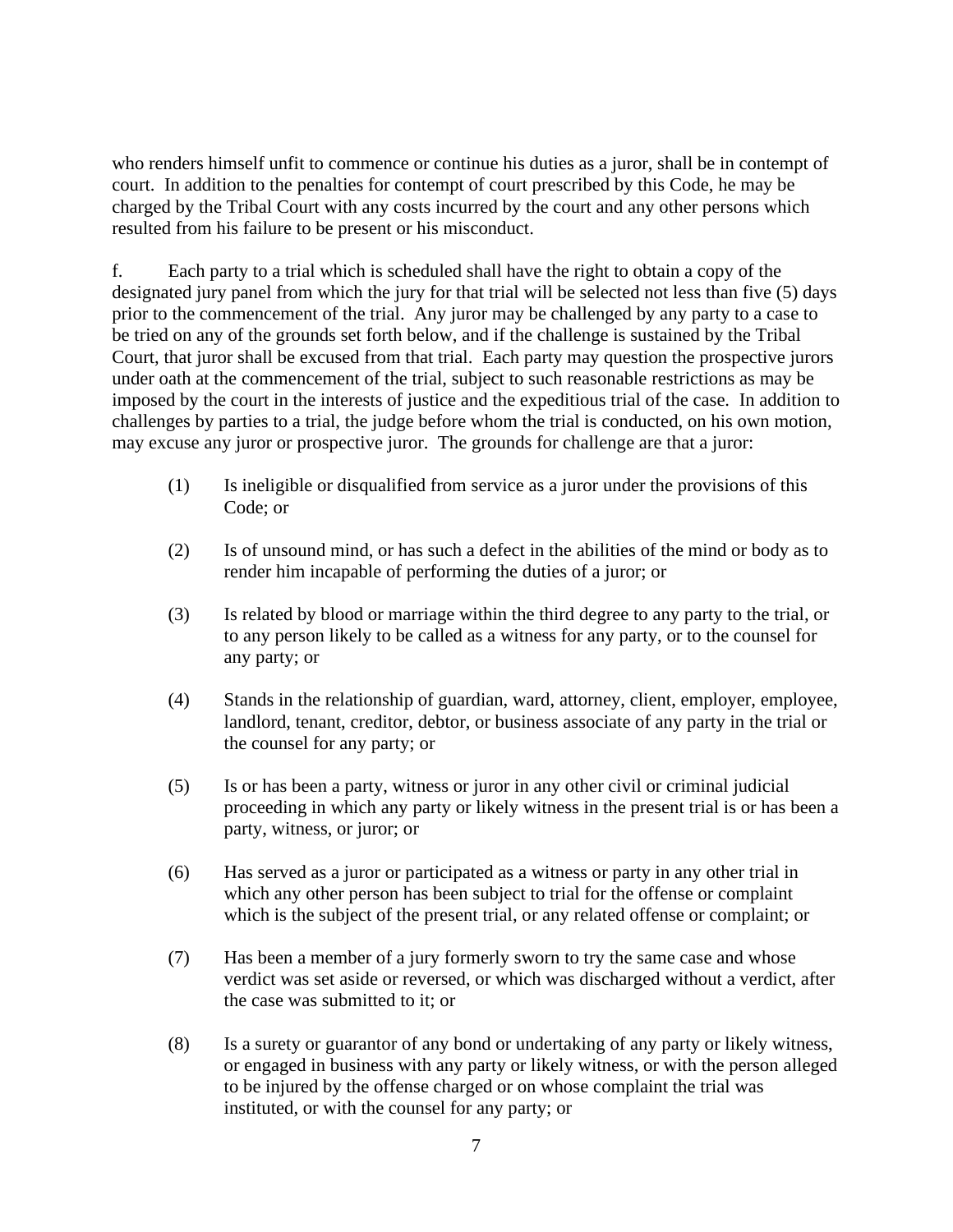- (9) Is a witness on behalf of any party, or has any personal knowledge of the subject of the trial beyond that which is held generally by the members of the Tribes which may influence his decisions as a juror.
- (10) Has a state of mind, knowledge or belief in reference to the subject matter of the trial, or to any party, or to the counsel for any party, or to any person alleged to have been injured by the offense charged or on whose complaint the trial was instituted, which will prevent him from acting with objectivity, impartiality and without prejudice to the substantial rights of any party.

g. In addition to challenges for cause in f. of this Section, at the completion of the qualification of a jury for a trial, prior to any opening statements or presentation of testimony or evidence, each party may pre-emptively excuse not more than three jurors. The persons replacing them as prospective jurors shall be subject to challenge for cause, and questioning with regard thereto, in the same manner as those originally participating as prospective jurors.

h. All trials of criminal matters shall be by a jury unless a jury has been waived in writing prior to commencement of the trial by the defendant, or by all defendants at a common trial. All trials of civil or non-criminal matters shall be without a jury unless any party to the trial requests a jury not less than five (5) days prior to the scheduled commencement of the trial. Not less than six (6) days prior to the scheduled commencement of any civil or noncriminal trial the Tribal Court shall advise each party to that trial who has not requested a jury and who is not represented by a professional attorney as counsel of his right to request a jury. A jury for any trial shall consist of three persons, and at least one designated alternate juror who shall participate in any findings or decisions of the jury only in the event a regular juror is excused by the Tribal Court after commencement of the trial; provided, however, upon written demand of any party to a jury trial filed with the Court not less than five (5) days prior to trial, that trial shall be conducted with six (6) jurors in lieu of three (3), with one (1) designated alternate juror.

i. No person may be convicted of a criminal offense other than by the unanimous decision of all jurors hearing the trial. In each trial of a civil case all findings and decisions of the jury shall be with the concurrence of at least one (1) more than half of the jury if it is composed of six (6) jurors, and of at least two (2) if it is composed of three (3) jurors. [As Amended December 5, 1974, Ord. No. 26B.]

## **Section 204. Arrest, Search and Seizure, and Pre-Sentence Confinement.**

a. No member of the Tribal Police Department or other law enforcement officer of the Tribes shall arrest or apprehend any person for an alleged criminal offense except under the following circumstances:

(1) When such offense shall occur in the presence of the arresting officer; or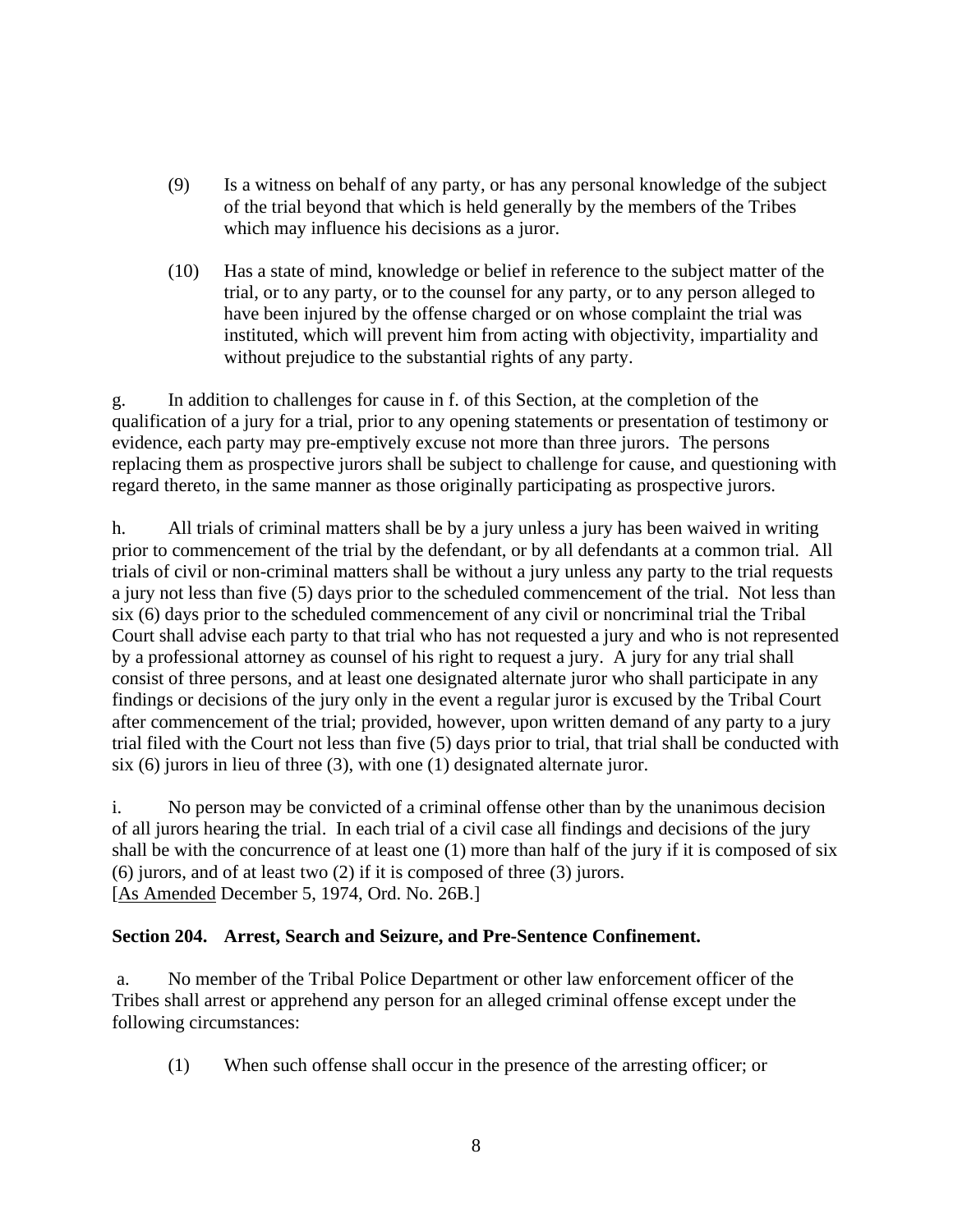- (2) When the arresting officer shall have probable cause to believe that the person to be arrested has committed such offense; or
- (3) When the arresting officer acts pursuant to warrant executed by the Tribal Court commanding him to arrest such person.

b. The Tribal Court shall have the authority to issue Warrants for Arrest. Such warrants may be issued ex parte, without a hearing, but only upon satisfaction of the issuing judge that there is probable, lawful cause for the arrest. Such a warrant may be issued only upon a written complaint filed with the court, bearing the signature of the complainant or complaining witness, based upon reliable information or belief, which charges the commission of a criminal offense. Service of Warrants for Arrest shall be made only by a member of the Tribal Police Department or other duly authorized law enforcement office of the Tribes.

c. No member of the Tribal Police Department nor any other law enforcement officer of the Tribes shall search the person or property of any person, without the consent of that person, unless the search is incident to a lawful arrest or pursuant to a Warrant for Search and Seizure issued by the Tribal Court. If the search is incident to a lawful arrest the arresting officer may search the person so arrested, and his property then under his direct, immediate control, to locate and prevent the use of weapons and to prevent the destruction of evidence of the commission of a criminal offense.

d. The Tribal Court shall have the authority to issue Warrants for Search and Seizure applicable to the physical person and the premises and property within the Reservation of any person. Such a warrant may be issued ex parte, without a hearing, but only upon satisfaction of the issuing judge that there is probable, lawful cause for the search and seizure. Such a warrant may be issued only upon a written complaint filed with the court, bearing the signature of the complainant or complaining witness, based upon reliable information or belief, which charges the commission of a criminal offense. No warrant for Search and Seizure shall be valid unless it bears the name and description of the person, premises or property to be searched, and describes the articles or property to be seized.

e. Service of Warrants for Search and Seizure, and the conduct of the search and seizure pursuant thereto, shall be only by a member of the Tribal Police Department or other duly authorized law enforcement officer of the Tribes.

f. No person shall be detained, confined, jailed or imprisoned for more than thirty-six (36) hours under the authority of the Tribes and this Code unless pursuant to an order of commitment issued by the Tribal Court. However, if any person is arrested for the alleged commission of a criminal offense and the arrest is made on a Friday, Saturday, Sunday, day before a legal holiday, or legal holiday, he may be held in custody pending commitment until noon of the next regular business day. The Tribal Court shall prescribe forms for temporary commitment for persons held for trial or pending appeal, and for final commitment pursuant to sentence of imprisonment.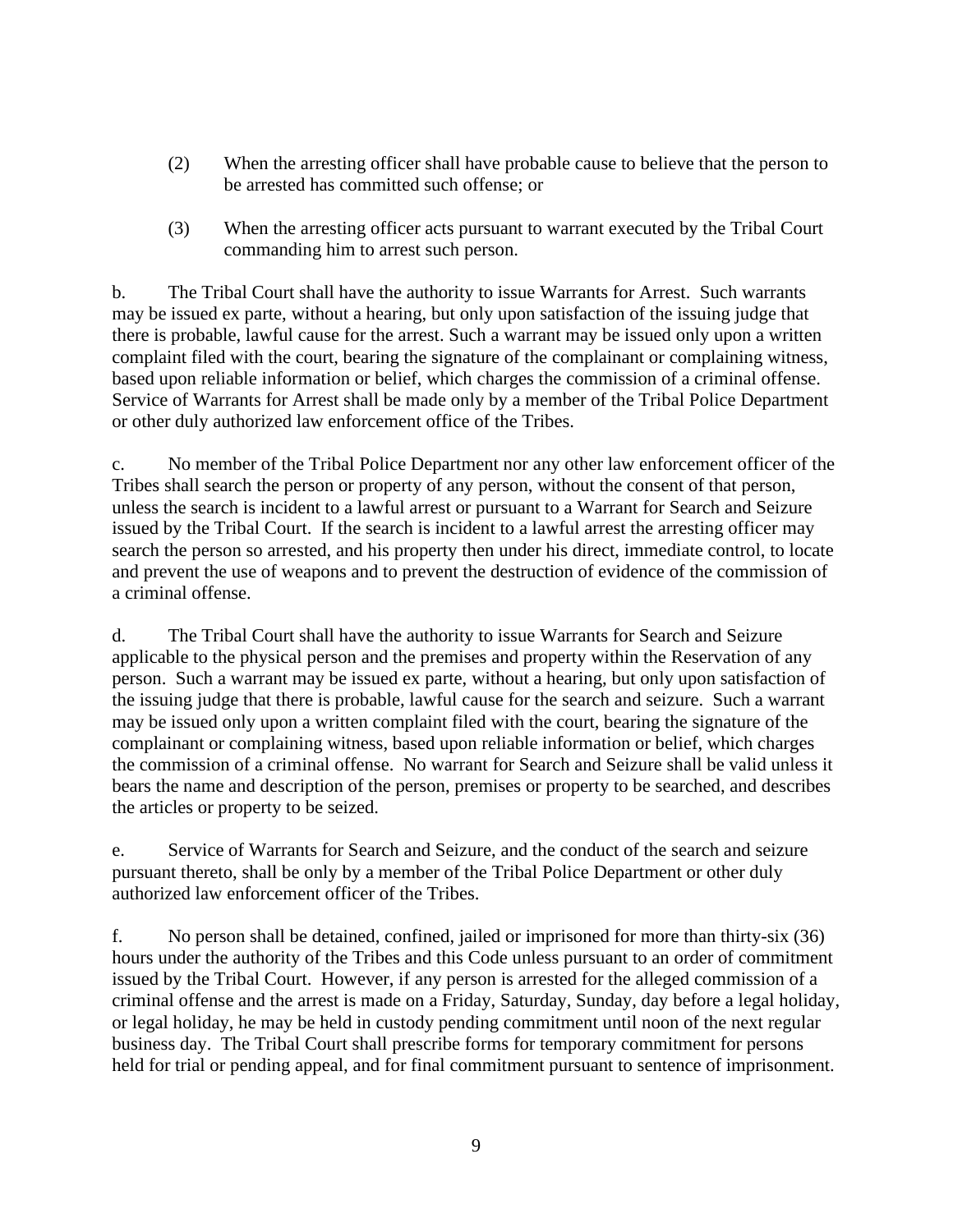#### **Section 205. Bail.**

a. Any person charged with a criminal offense may be admitted to bail by the Tribal Court at any time prior to final judgment on the charge, or pending appeal on the final judgment to the Appeals Court, in accordance with the provisions of this Section.

b. A person may be admitted to bail by:

- (1) Posting a cash or surety bond in an amount not to exceed One Thousand Dollars (\$1,000.00) which, in the opinion of the Tribal Court, will insure his appearance at all times and places lawfully required; or
- (2) In the discretion of the Tribal Court promising in writing to appear before that court or the Appeals Court, as applicable, at all times and places lawfully required; provided, however, the Tribal Court shall not admit a person to bail upon such promise if the court is not reasonably satisfied that the person seeking bail will appear when and where so required.

c. In admitting any person to bail, the Tribal Court may set such terms and conditions therefor as the court, in its discretion, may deem necessary or appropriate.

d. A person shall not be admitted to bail when he is in an intoxicated condition.

e. Violation by any person of any of the terms and conditions of his bail, or his failure to appear when and where lawfully required by them, shall be contempt of court which shall be punished by the court in the manner prescribed by this Code. In addition, the court may order the bond to be forfeited and may issue a warrant for the arrest of the violator.

f. Any cash or surety bond which has not been ordered to be forfeited shall be returned upon final judgment on the charge, including completion of any appeal by the Appeals Court.

## **Section 206. Judgment and Sentencing in Criminal Cases.**

a. Upon a verdict of not guilty of all charges upon which a defendant has been tried in a criminal case, the court shall forthwith order him released from custody, and the return of any cash or surety bond for his bail which has not been forfeited. Upon any verdict of guilt on any offense so tried, the court shall pronounce judgment and sentence within a reasonable time thereafter.

b. Prior to adjudging a sentence for conviction of a criminal offense, the court shall afford a reasonable opportunity to the convicted person to present information or matters of extenuation and mitigation which may not have been disclosed at the trial, including statements by any other persons. The court may also request and receive pertinent reports, advice and recommendations from any other person or agency which may assist it in adjudging an appropriate sentence; provided, however, prior to sentencing the convicted person shall be advised of the content,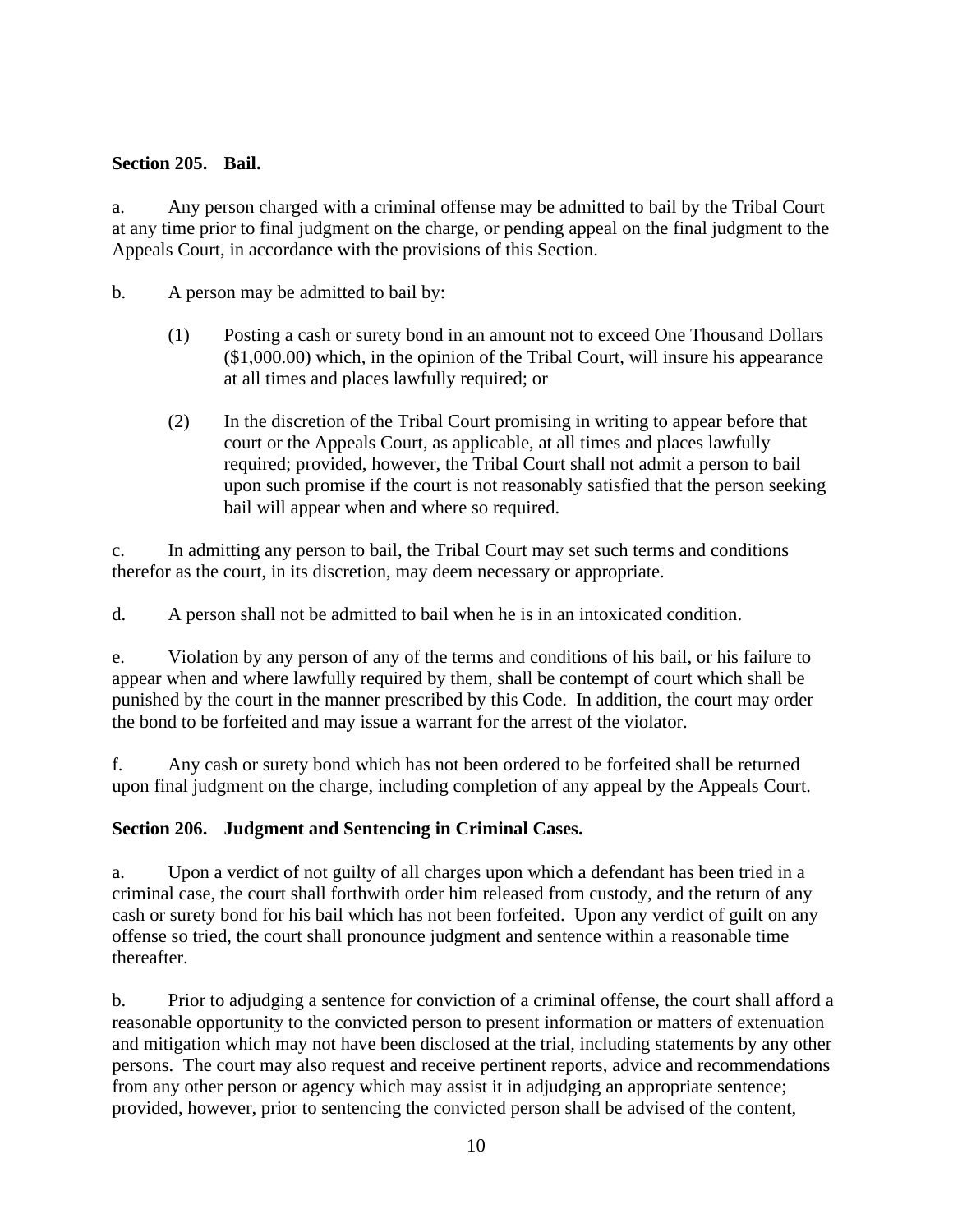identity, and source of any such report, advice or recommendation and he shall be afforded a reasonable opportunity to comment upon or rebut it.

c. Upon a judgment sentencing a convicted person to imprisonment, he shall be given signed copies of the judgment and of the order of commitment. The person taking custody of the convicted person shall receive similar copies, and he shall sign a receipt acknowledging custody which shall be filed in the records of the Tribal Court.

d. Upon judgment sentencing a convicted person to a fine, he shall be given a signed copy of the judgment, which shall direct him to make payment to the Judicial Clerk in accordance with the terms of payment to be prescribed by the court. The court may order the fine to be paid in installments of a schedule to be specified by the court. Willful or negligent failure to pay a fine in accordance with the terms of the sentence shall be contempt of the Tribal Court which shall be punished by the court in the manner prescribed by this Code. In support of enforcement and satisfaction of its judgments of fines, the Tribal Court shall have the authority to order any other persons within its jurisdiction to deliver or surrender to the Judicial Clerk or the Tribal Police Department any money, goods or other property in their possession or under their control owned by or subject to the claim of a defaulting party to any judgment; provided, however, that such orders shall be issued only following notice to the defaulting party and a hearing at which he is determined to have been in default. The provisions of this Section shall be subject to any restrictions which may exist under the laws of the United States.

e. In addition to any sentence, the court may order a convicted person to pay the reasonable costs incurred by the Tribal Court, Judicial Clerk, Tribal Police Department, and any other tribal agency, which is directly attributable to the case in which he was convicted, but not to include any part of the general expense of operation of such offices or agencies.

f. At the time of adjudging a sentence, or at any time thereafter prior to the completion of satisfaction of a sentence, whether of a fine, imprisonment or both, the Tribal Court may suspend all or any unsatisfied portion of that sentence. Such suspension shall be upon such reasonable terms and conditions as seem necessary or appropriate to the court.

- (1) The period of suspension of all or any portion of a sentence shall not be longer than six (6) years from and after the date of original sentence, and if at that time the convicted person has complied fully with all of the terms and provisions of the suspension, the sentence shall be considered satisfied and discharged. The Tribal Court shall then issue a Certificate of Discharge to that effect.
- (2) Appropriate considerations for suspension of a sentence include, but are not limited to, the prior record of a convicted person, his background and character, his financial condition, his family and employment obligations, facts of extenuation or mitigation of the offense for which he was convicted, the severity of the offense and the degree to which any other person was injured or damaged by it, the apparent permanence of his residency within the Reservation, his sense of pertinence, and other relevant circumstances. As conditions of suspension of a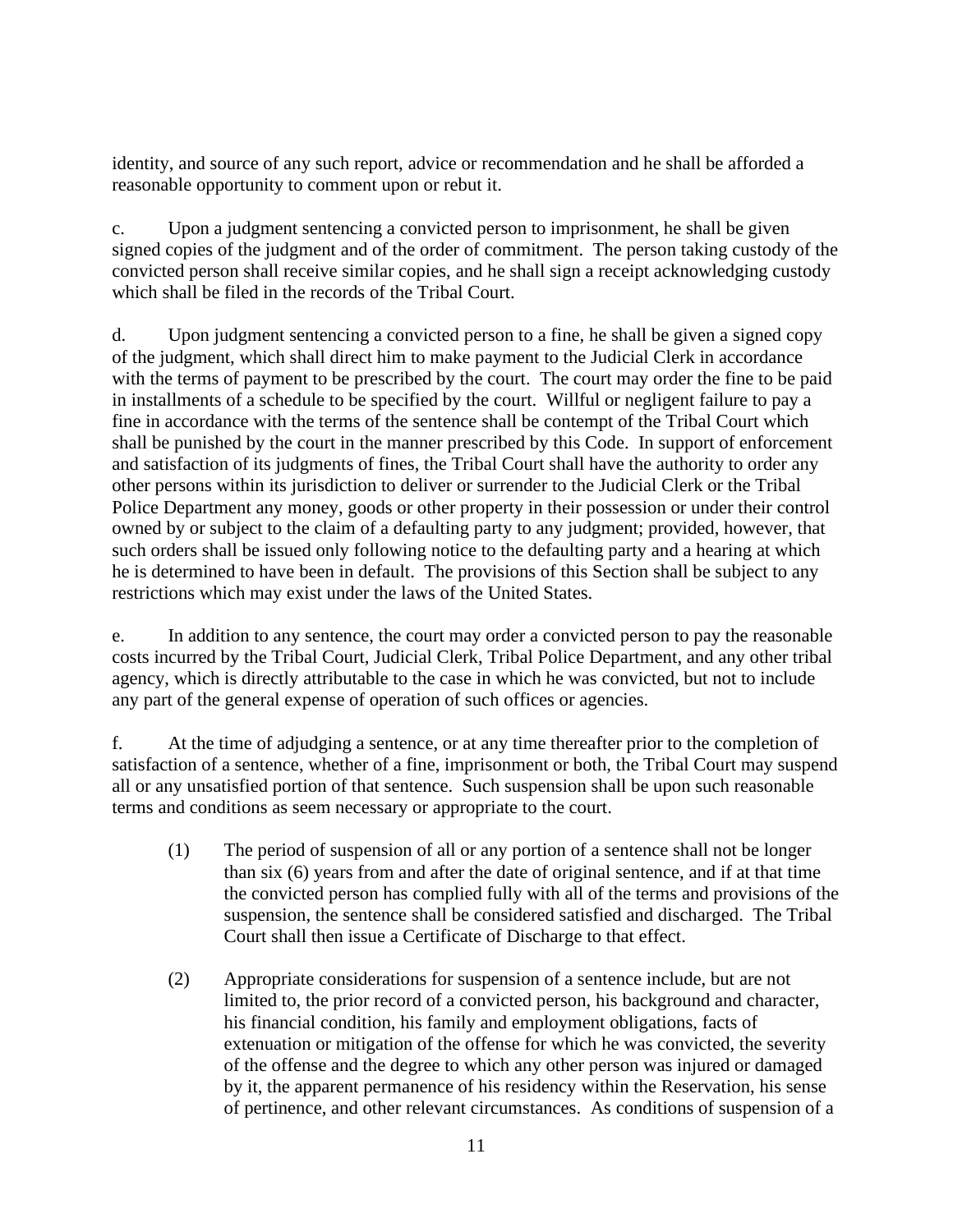sentence, the court may require, among other things, that the convicted person conduct himself in any one or more of the following ways, as appropriate:

- (a) Satisfactorily meet his responsibilities for the care and support of his family;
- (b) Perform labor or services for the benefit of the Tribes;
- (c) Undergo available medical or psychiatric treatment;
- (d) Satisfactorily participate in a rehabilitation program; such as driver education or Alcoholics Anonymous;
- (e) Not have in his possession any firearm or other dangerous weapon;
- (f) Make restitution or reparation for any damage, loss or injury caused by his offense;
- (g) Not associate with individuals or groups of individuals designated by the court;
- (h) Place himself under the supervision and report to such other person as may be designated by the court;
- (i) Restrict himself to or from such areas or places as may be designated by the court;
- (j) Not commit any offense under this Code or the ordinances of the Tribes, nor under the criminal or traffic laws of the United States, any state, or any subdivision thereof;
- (k) Not operate a motor vehicle;
- (l) Maintain a daily schedule as specified by the court.

g. Any convicted person whose sentence has been suspended, while that suspension remains in effect, who is accused of violating any of the terms or conditions of the suspension shall, upon notice, be given a hearing before the Tribal Court. If the court finds that the terms and conditions of the suspension have been violated, it may revoke the suspension and order the sentence immediately reinstated with payment of the fine or imprisonment as applicable. No sentence may be increased in severity nor may its nature or character be changed as the result of the revocation of its suspension.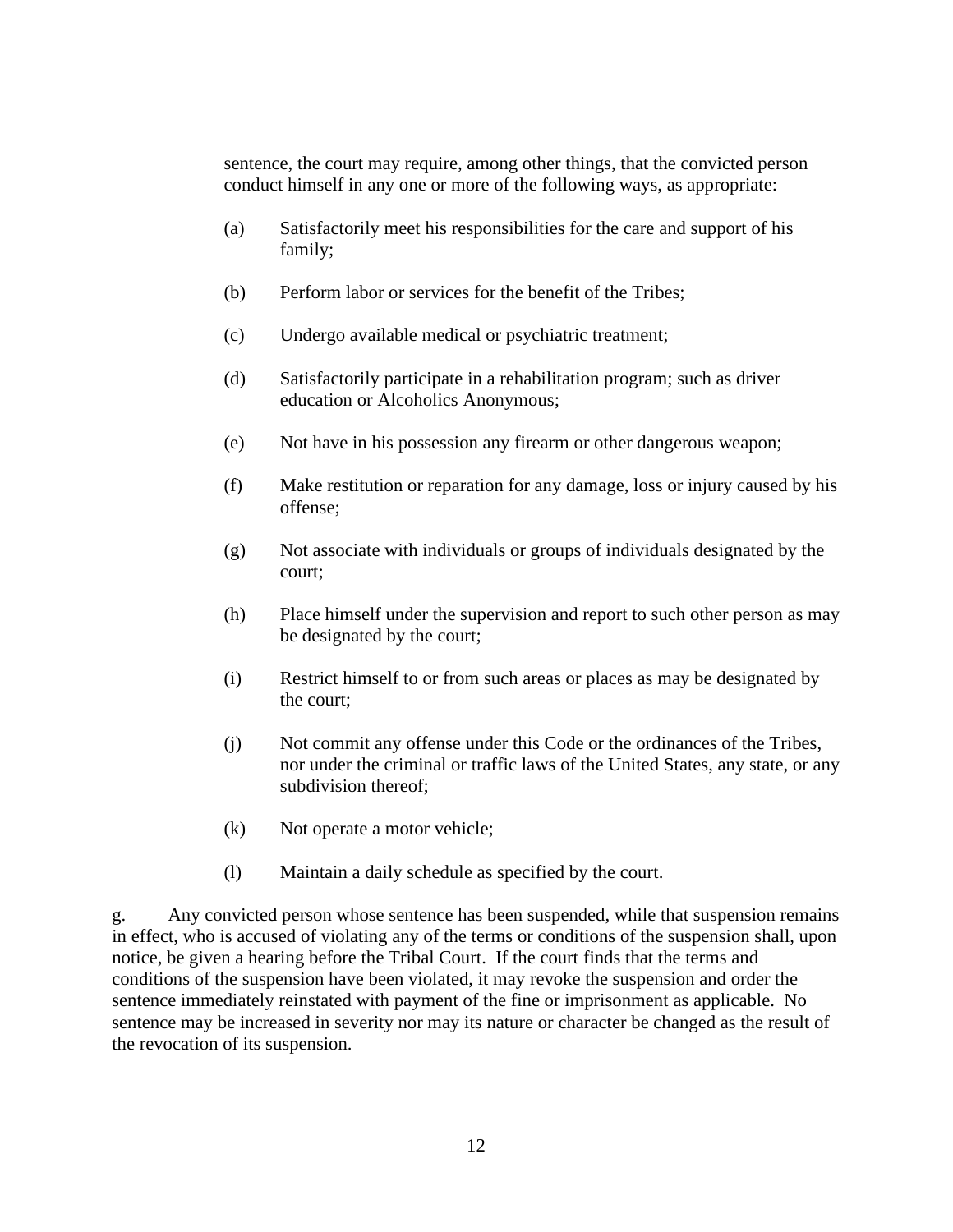h. All decisions of the Court, including those made prior to enactment of this provision, are memorandum decisions that shall not be regarded as opinions of binding precedent in any other cases.

[As amended on December 14, 1999, by Ordinance 99-3.]

# **Section 207. Judgments in Civil Cases.**

a. Upon a finding of liability by a jury or the Tribal Court a judgment based upon the law and facts established at the trial may include an award of money damages, an order to surrender property, an order to make restitution, an order to perform acts or to refrain from designated conduct, or an order granting such other remedies or relief which may be appropriate and legally permissible.

b. The Tribal Court may assess reasonable court costs of civil litigation against any one or more of the parties to a case as seems appropriate in the discretion of the court. Such an assessment shall be limited to those costs representing the actual expenses incurred by the court, Judicial Clerk, or other tribal agency directly attributable to that case, and the direct, reasonable expenses of the parties incurred for the litigation.

c. Failure of a party to comply with a civil judgment directed against him shall entitle the party intended to be benefited by the judgment to an order of the Tribal Court, upon notice and hearing, directing the Judicial Clerk of the Tribal Police Department to take into custody any money, goods, or other property of the defaulting party and, in accordance with court order, to deliver the same to the party entitled to the benefit of the judgment, but not to exceed in value any amount owed under the judgment. The willful or negligent failure of a party to comply with the terms of a judgment directed against him, with which he is able to comply, shall be contempt of the Tribal Court which shall be punished by the court in the manner prescribed by this Code. In support of enforcement and satisfaction of its judgments, the Tribal Court shall have the authority to order any other person within its jurisdiction to deliver or surrender to the Judicial Clerk or the Tribal Police Department any money, goods or other property in their possession or under their control owned by or subject to the claim of a defaulting party to any judgment; provided, however, that such orders shall be issued only following notice to the defaulting party and a hearing at which he is determined to have been in default. The provisions of this Section shall be subject to any restrictions which may exist under the laws of the United States.

d. All decisions of the Court, including those made prior to enactment of this provision, are memorandum decisions that shall not be regarded as opinions of binding precedent in other cases.

[As amended on December 14, 1999, by Ordinance 99-3.]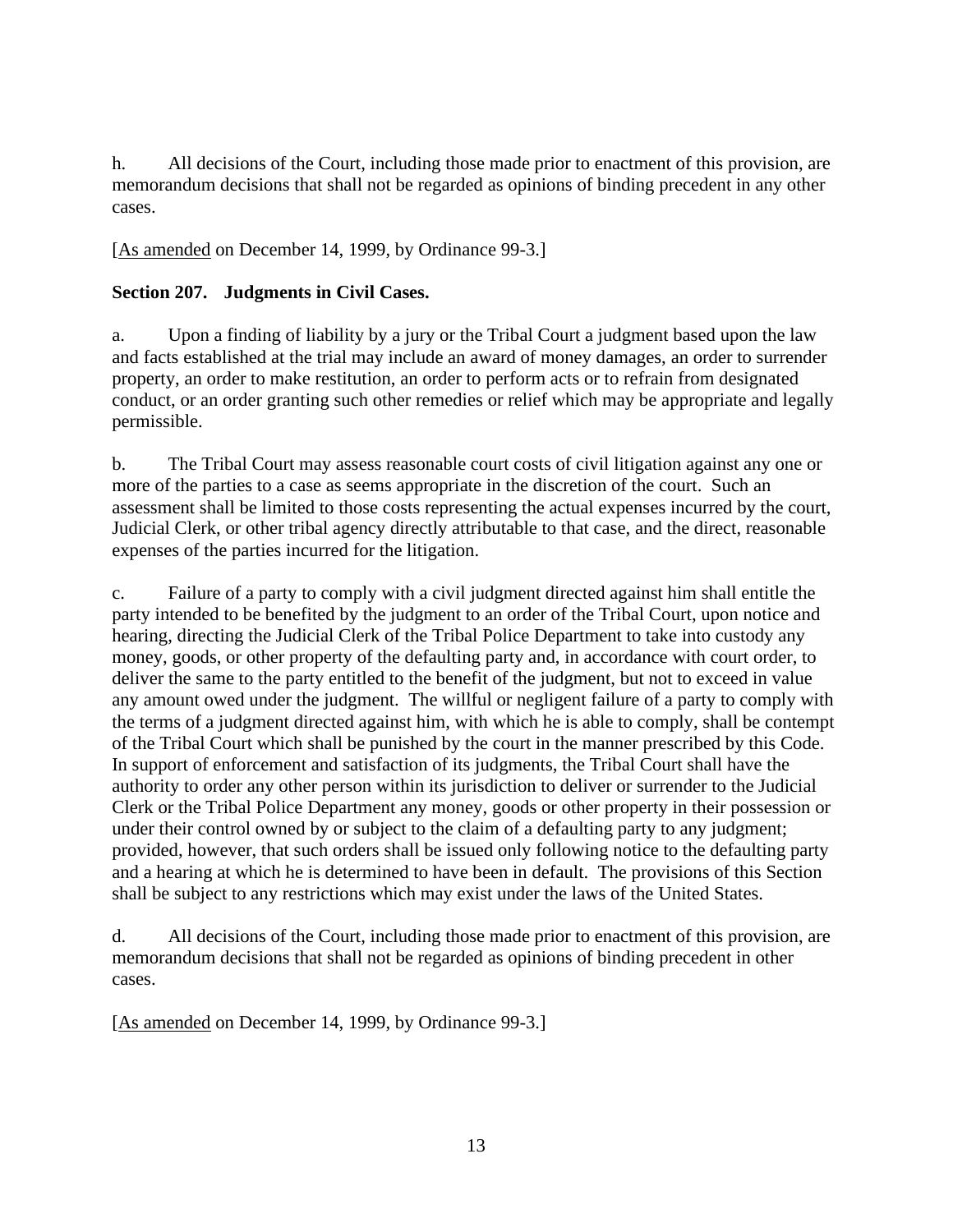## **Section 208. Property.**

a. All money or other property received by the Tribal Court or the Judicial Clerk for payment of their costs or for payment of fines shall be the property of the Tribes and shall be the subject of such accounting procedure and disposition as may be designated by the Tribal Council.

b. The disposition of all other money, goods or property of any person taken into the custody of the Tribal Court, Judicial Clerk or Tribal Police Department pursuant to this Code or any other ordinance of the Tribes shall be determined by the Tribal Court, with hearing and notice to parties who may have any interest therein if appropriate.

- (1) Upon satisfactory proof of ownership entitlement thereto, the court shall order such property to be delivered to the owner or persons entitled thereto except in the following circumstances:
	- (a) If such property is required as evidence in any case pending before the Tribal Court or the Appeals Court, such property shall be retained by the Judicial Clerk or Tribal Court, or by the Tribal Police Department subject to the direction of the court, until final judgment and determination of the case, including appeal.
	- (b) If possession of such property is unlawful, it shall be declared by the court to be tribal property and transferred to the Tribal Council for disposition.
- (2) Any property the possession of which, or the manner of its possession, constitutes a criminal offense under any provision of this Code or any other ordinance of the Tribes, upon conviction of any person of such an offense and a determination that the property is owned by him, shall become the property of the Tribes. Upon a final determination of such case the property shall be transferred to the Tribal Council for disposition.

c. Any property to which the owner or other person is lawfully entitled to possess, which is in the possession of the Tribal Police Department, the Judicial Clerk, or the Tribal Court but which is not claimed by the owner or such person within six (6) months after it has been determined that he is entitled to it, and he has been given notice thereof, shall become the property of the Tribes. Such property shall be transferred to the Tribal Council for disposition.

d. The Judicial Clerk shall keep records of all property taken into the custody of the Tribal Court and the Judicial Clerk, including receipts for transfer relinquishment of it.

## **Section 209. Extradition.**

a. Any person residing, located or present within the Reservation for whose arrest a warrant has been issued by any court of any state of the United States or by the duly constituted tribal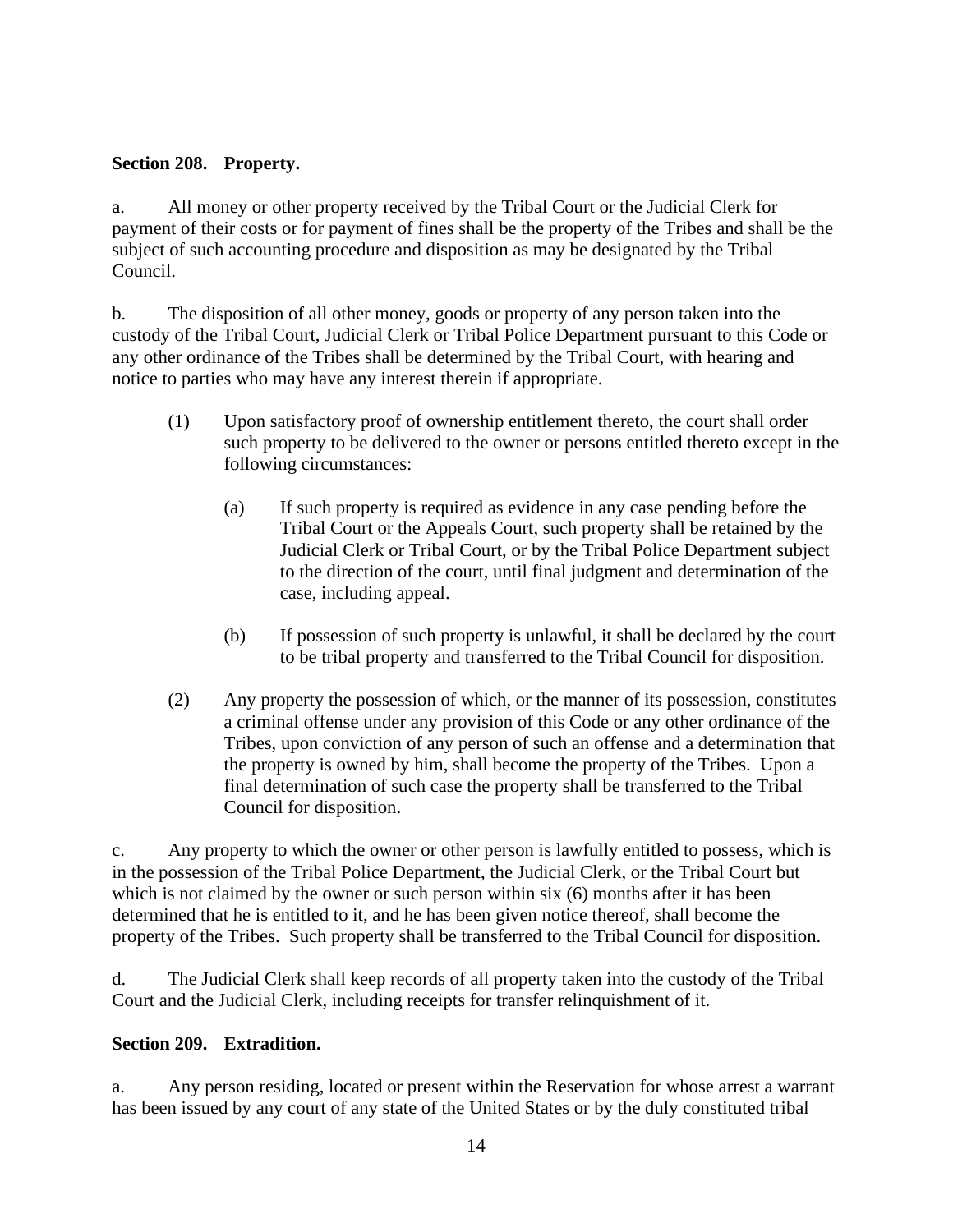court of any other organized Indian tribe or reservation, for the alleged commission of an offense beyond the jurisdiction of the courts of the Tribes, may be extradited to the jurisdiction of that other court as provided herein.

b. A verified copy of the warrant for arrest, under the signature and seal of the authorities of such other court, may be presented to the Judicial Clerk, and upon the information stated in the warrant a request for extradition shall be prepared, with the assistance of the Judicial Clerk, and signed by an authorized representative of the jurisdiction seeking extradition. The Judicial Clerk shall present the request to the Tribal Court.

c. The Tribal Court shall promptly examine the warrant and request, and shall consider such other relevant information as may be presented to the court by any person. The Tribal Court shall make a preliminary determination of the apparent validity of the warrant.

d. Upon preliminary determination by the Tribal Court of the apparent validity of the warrant, the Tribal Court shall issue a Warrant for Arrest of the alleged offender. Upon arrest of that person pursuant to the Warrant for Arrest issued by the Tribal Court, that person shall be brought before the Tribal Court for a hearing not less than five (5) days after the arrest. Bail may be allowed pending hearing. The court shall conduct a hearing to determine the validity of the warrant issued by the jurisdiction seeking extradition and whether the person who has been arrested is the same person charged in that warrant, and to consider such other relevant circumstances as may be presented to the court. Upon a determination that the warrant from the jurisdiction seeking extradition is valid and that the person in custody before the Tribal Court is the person charged in that warrant, and after considering all other matters presented to the Tribal Court, the court may execute an order, authorizing and directing the removal of the alleged offender by the appropriate officials of the jurisdiction seeking extradition. If the Tribal Court executes such an order, the Judicial Clerk shall then notify the jurisdiction seeking extradition that the alleged offender is in custody, and that he may be removed within five (5) days. If an appropriate official of the jurisdiction seeking extradition does not appear within the allotted time the person in custody shall be released, and he shall not be taken into custody again for the same charge except upon the issuance of a new warrant by the jurisdiction which originally sought extradition.

e. In no case shall a warrant for arrest from the court of another jurisdiction be honored if that jurisdiction, by its laws, rules, or practices, prohibits or refuses to provide reciprocal extradition of persons who may be subject to Warrants for Arrest issued by the Tribal Court.

f. If an order of the Tribal Court authorizing extradition is entered, and, upon appeal to the Appeals Court that order is approved or confirmed, the Tribal Council in its discretion shall have the authority upon the vote of not less than two-thirds (2/3) of its total membership, to direct that the order for extradition be stayed indefinitely, or for such time as may be prescribed by the Tribal Council. Bail may be allowed during such stay, in such amount and on such terms as may be prescribed by the Tribal Court.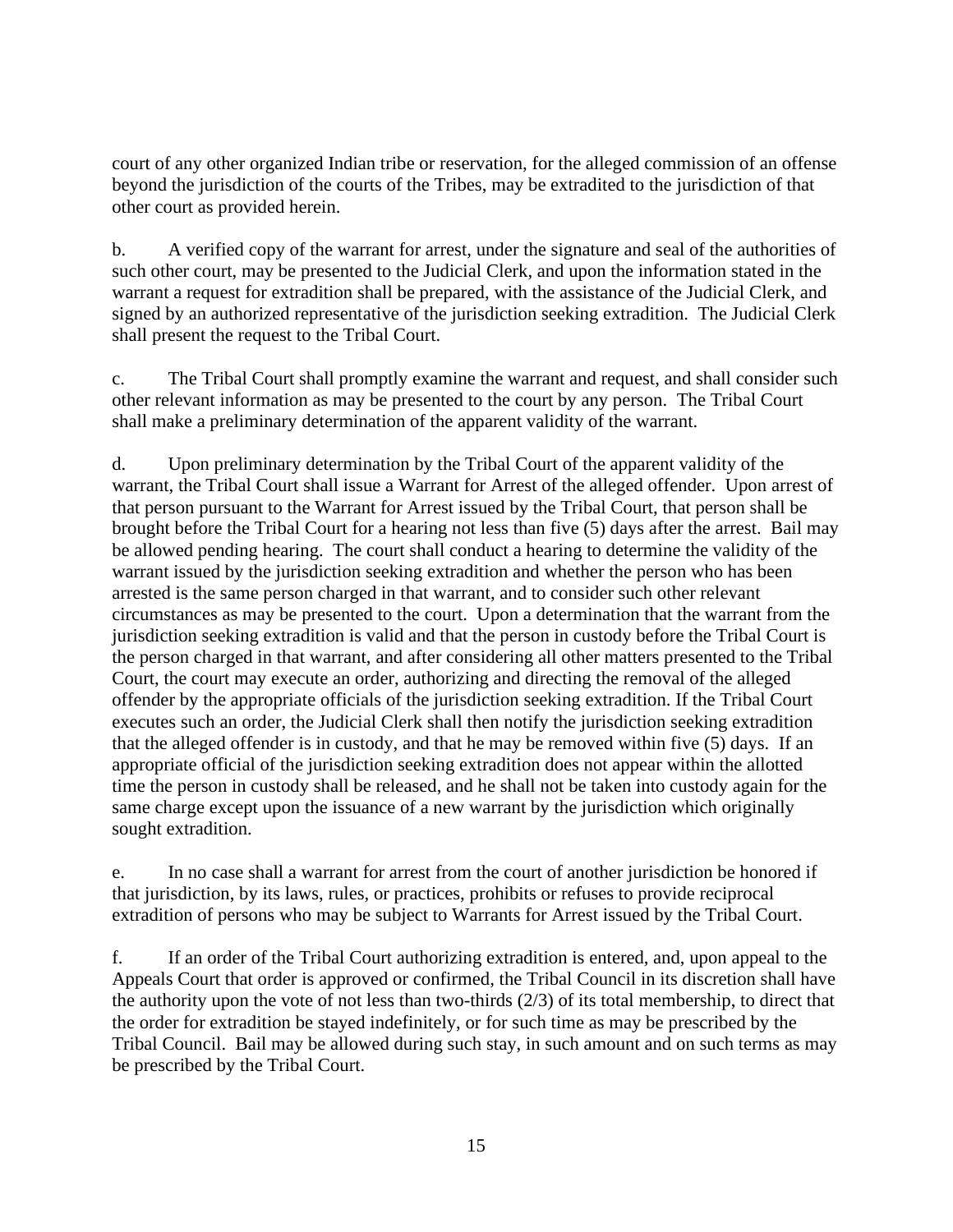# **CHAPTER B. APPEALS COURT**

## **Section 210. General Provisions.**

a. There shall be an Appeals Court consisting of a Chief Judge and two Associate Judges.

b. The Chief Judge of the Appeals Court shall be appointed by the Tribal Council. He shall hold office for a term of two (2) years and shall be eligible for reappointment to successive terms of two (2) years each. The term of office shall commence on the first day of June of even numbered years, and shall end at the last day of May of even numbered years. A person appointed to fill an existing vacancy created by the death, resignation or removal for cause of a Chief Judge shall be appointed initially only for unexpired portion of the term for which the appointment is made, subject to eligibility for reappointment for the next full term. Whenever the office of Chief Judge shall be vacant, or the Chief Judge shall be disqualified to sit on a particular case, the Tribal Council may appoint an acting Chief Judge to sit until the vacancy is filled, or some other lesser term, and shall appoint an acting Chief Judge to sit on the case with respect to which the Chief Judge is disqualified.

c. Associate Judges shall be designated by the Chief Judge of the Appeals Court for each case presented to the Appeals Court as follows:

- (1) Judges of the Tribal Court shall be designated if they did not preside over or participate in the case under appeal, and have no prior knowledge of the case.
- (2) If the number of Judges designated pursuant to subsection c. (1) is insufficient, Deputy Judges of the Tribal Court shall be designated if they did not preside over or participate in the case under appeal, and have no prior knowledge of the case.
- (3) If the number of Judges designated pursuant to subsections c. (1) and c. (2) of this section is insufficient, the Tribal Council shall appoint as Auxiliary Judges that number more judges as are required to be designated. Such Auxiliary Judges shall thereupon be so designated by the Chief Judge of the Appeals Court. Such appointment as an Auxiliary Judge shall be only for the case under appeal, unless the Council shall state a longer time, not to exceed two years.

d. The eligibility and qualification of a person to serve as a member of the Appeals Court shall be the same as those prescribed for judges of the Tribal Court, except for the exclusion of members of the Appeals Court itself, and except further that such judges may be required to have graduated from an accredited law school.

(1) Prior to the existence of a vacancy, through disqualification or otherwise, the Tribal Council may designate those persons who shall be appointed as acting Chief Judge or as Auxiliary Judges pursuant to subsection b., and c. (3) of this section. Upon the creation of a vacancy, such persons shall automatically be deemed to have been appointed pursuant to subsections b., or c. (3), as the case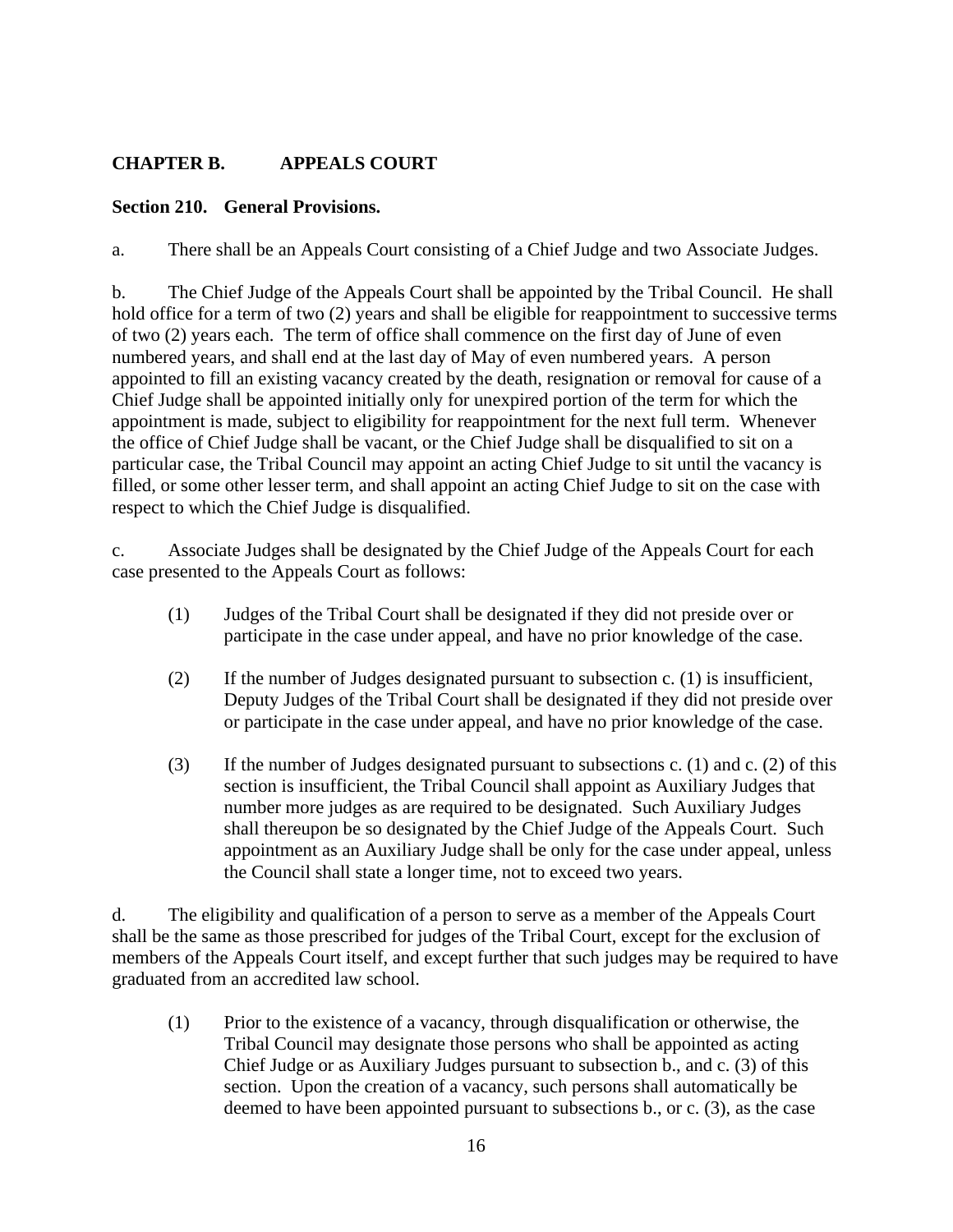may be. If a person has been so designated to sit as acting Chief Judge, the Chief Judge of the Appeals Court shall notify such person each time he is required to sit.

(2) The eligibility and qualification of a person to serve as a member of the Appeals Court shall be the same as those prescribed for judges of the Tribal Court, except for the exclusion of members of the Appeals Court itself, and except further that such judges shall be required to have graduated from an accredited law school.

e. The judges of the Appeals Court shall be paid a salary or otherwise compensated in such amounts and in such manner as may be determined by the Tribal Council. Compensation may be by salary, by per diem allowance while they are performing judicial duties, or by other appropriate formula. The rate and method of compensation of the judges of the Appeals Court shall not be reduced during their term of office.

f. The Tribal Council may remove any judge of the Appeals Court for cause on any of the grounds and in accordance with the procedure prescribed in this Code for removal of a judge of the Tribal Court.

g. No judge of the Appeals Court shall participate in any proceeding if he has any interest therein, or any relationship with any person, of the nature which would constitute disqualification of a judge of the Tribal Court from officiating in any proceeding before him, as specified in this Code.

[As Amended October 7, 1981, Ord. No. 26J, §§ 1-5; May 8, 1982, Ord. No. 26N, §§ 1-2; June 23, 1982, Ord. No. 26N, § 2(d)(2).]

## **Section 211. Procedure.**

a. The Appeals Court shall have only appellate jurisdiction over criminal and civil matters. Any party to any final order or final judgment of the Tribal Court shall have the right to petition for appeal of that order or judgment to the Appeals Court.

- (1) A party wishing to appeal shall file a petition for appeal with the Judicial Clerk within twenty (20) days after entry by the Tribal Court of the final order or final judgment from which he seeks appeal. The petition shall be accompanied by a filing fee as may be designated unless there is submitted an affidavit by the appealing party that he is without funds to pay the filing fee. In that event the filing fee shall be waived pending appeal. The Appeals Court, if it finds that the appellant is without funds to pay the filing fee, shall order that it be permanently waived.
- (2) The petition for appeal shall state the reasons for the appeal which shall be limited to the following:
	- (a) Lack of jurisdiction of the Tribal Court.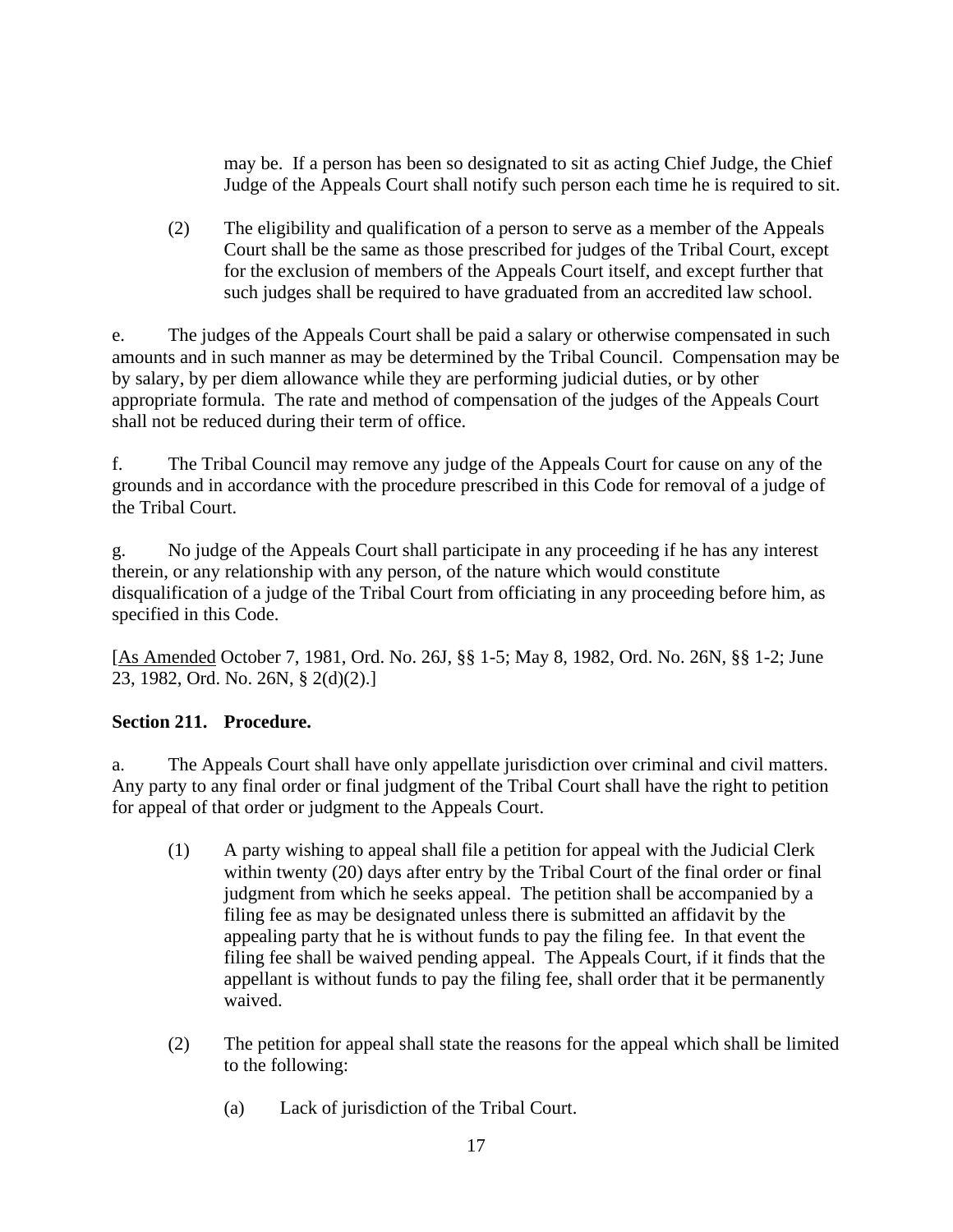- (b) Irregularities or improprieties in the proceedings, or by the Tribal Court, the jury, any witness, or any party substantially prejudicial to the rights of petitioner.
- (c) Any ruling, order, decision of abuse of discretion which prevented a fair hearing or trial.
- (d) Newly discovered material evidence which could not, with reasonable care, have been produced at the trial or hearing.
- (e) Insufficient evidence to support the verdict, decision, order or judgment of the jury or Tribal Court.
- (f) An error of law substantially prejudicial to the rights of the appellant.
- (3) Upon receipt of a petition for appeal, the Judicial Clerk shall promptly notify the Appeals Court, which shall convene en banc to review the petition. If it appears to the Appeals Court, acting unanimously, that the petition for appeal on its face, under a liberal review in favor of the petitioner, has no merit or fails to state any cause for a hearing, the petition shall be denied. The Appeals Court shall state in writing its order of denial and the reasons therefore, which order shall direct that the order or final judgment of the Tribal Court be executed. Copies of the order of the Appeals Court shall be served by the Judicial Clerk upon all parties to the proceeding in the Tribal Court. If it appears to one or more members of the Appeals Court that the petition may have merit, it shall grant the petition and set the matter for hearing, on a date no sooner than will permit all parties to the proceeding in the Tribal Court to have at least twenty (20) days notice of the hearing and no later than forty-five (45) days after the petition is granted:
	- (a) Upon petition for appeal being granted and set for hearing, the Judicial Clerk shall give notice of that hearing to all persons who were parties to the proceeding in the Tribal Court, such notice to be given not less than twenty (20) days prior to the hearing. The notice to each party other than the appellant will include a copy of the petition for appeal;
	- (b) Any party to an appeal shall be permitted, but not required, to file a written brief with the Appeals Court prior to the hearing, pertaining to any matter or issue included within the petition for appeal. However, if any such brief is filed, copies of it shall be served upon all other parties to the appeal not less than two (2) days prior to the hearing. It shall be served upon such parties in the same manner as prescribed in this Code for the giving of notices.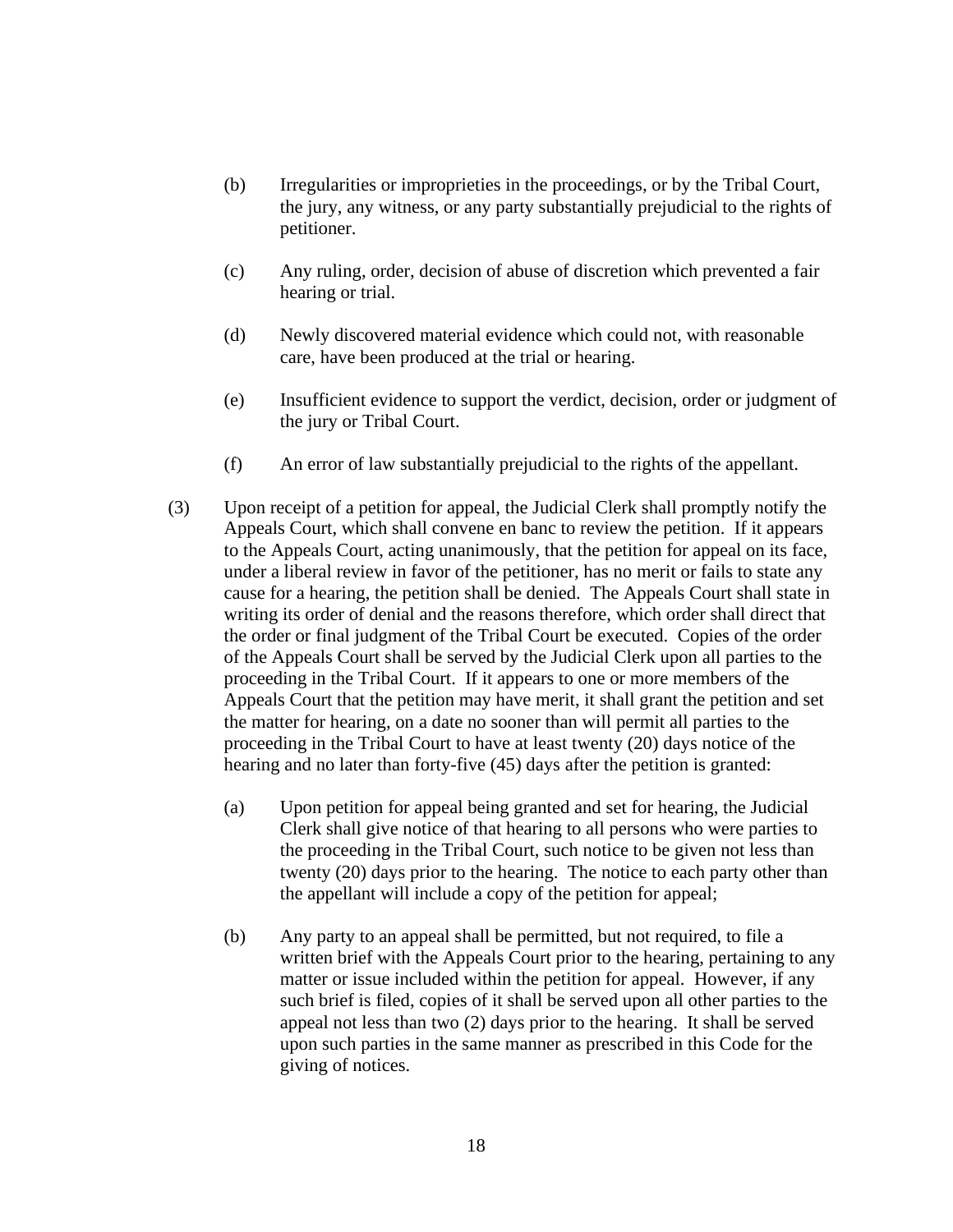b. At any hearing of an appeal, the Judicial Clerk will make available to the Appeals Court all records and materials in the file of the Tribal Court in the case from which the appeal is taken, and the Appeals Court shall consider them. In addition, each party to the appeal shall be granted an opportunity to present an argument on all issues raised by the petition for appeal, and to discuss and comment upon all evidence presented to or considered by the Tribal Court and all orders and findings of the Tribal Court, insofar as they pertain to those issues. The Appeals Court shall not conduct a new trial; witnesses shall not appear before it to give testimony; no new evidence shall be presented to it; and the appeal shall be limited to those issues raised by the petition for appeal.

c. In deciding any appeal, the Appeals Court shall prepare a written opinion and decision, setting forth its conclusions and orders, and the reasons therefor. It decisions shall be in the form of an order of one of the following:

- (1) That the order or judgment of the Tribal Court be affirmed.
- (2) That the decision of the Tribal Court be reversed, as a matter of law, and the case dismissed.
- (3) That the sentence in a criminal case be reduced, for the reason that it exceeds the legally permissible sentence or is so excessive as to constitute an abuse of discretion.
- (4) That the form or amount of damages or relief awarded in a civil case by the Tribal Court be reduced, increased, or modified for the reason that the award constitutes an error of law.
- (5) That the order or judgment of the Tribal Court be reversed and the case remanded to the Tribal Court for the correction of errors, deficiencies, irregularities, improprieties, or abuse of discretion, or for a new trial on each issue which was the subject of such a defect.

d. All decisions of the Appeals Court, including those made prior to enactment of this provision, are memorandum decisions that shall not be regarded as opinions of binding precedent in any other cases.

e. The Chief Judge and the Associate Judges of the Appeals Court may establish and promulgate rules of procedure for the conduct of its proceedings, which are not inconsistent with this Code or other governing and applicable law.

f. The Appeals Court shall hear, consider and rule upon all appeals en blanc, except for those judges who are disqualified. Except for the granting of a petition for appeal as provided in this Code, all orders, opinions and decisions of the Appeals Court shall be made upon the concurrence of a majority of the judges of that court hearing the appeal. If by reason of vacancies or disqualification the Appeals Court hearing an appeal consists of an even number, or if by ordinance of the Tribal Council the number of judges of the Appeals Court is increased and